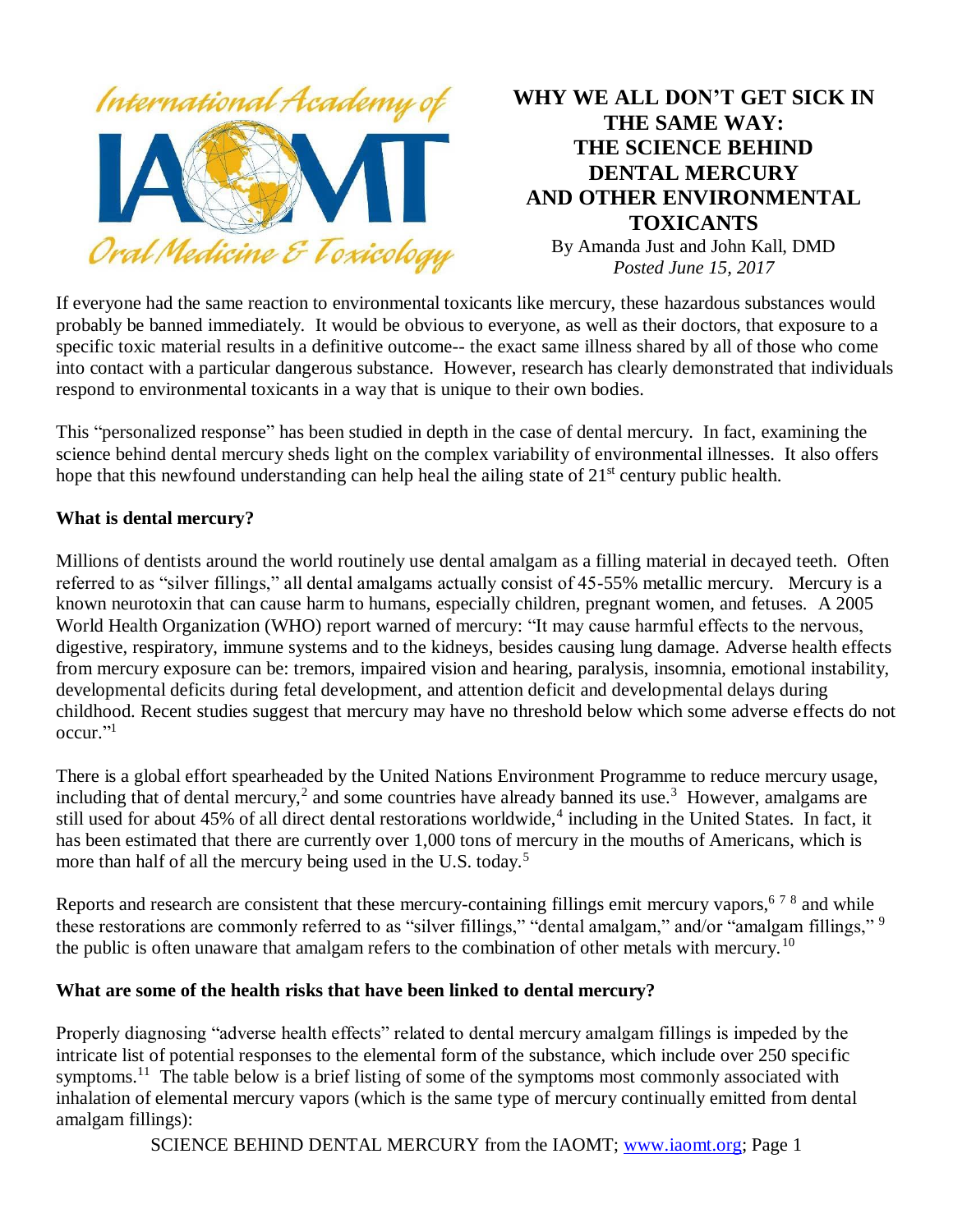| <b>Acrodynia</b> or similar symptoms such as<br>emotional instability, loss of appetite,<br>general weakness, and skin changes <sup>12</sup>                 | Anorexia $\overline{a^{13}}$                                                                                                                                                                                            | Cardiovascular problems/<br>labile pulse [frequent changes in heart]<br>rate]/tachycardia [abnormally rapid<br>heartbeat] $^{14}$                                                  |
|--------------------------------------------------------------------------------------------------------------------------------------------------------------|-------------------------------------------------------------------------------------------------------------------------------------------------------------------------------------------------------------------------|------------------------------------------------------------------------------------------------------------------------------------------------------------------------------------|
| Cognitive/neurological<br>impairments/memory loss/decrease in<br>mental function/difficulties with verbal<br>and visual processing <sup>15</sup> 16 17 18 19 | Delusions/delirium/hallucination <sup>20</sup> <sup>21</sup>                                                                                                                                                            | Dermatological conditions/<br>dermographism [skin condition<br>characterized by raised red<br>marks]/dermatitis <sup>22</sup> <sup>23</sup>                                        |
| Endocrine disruption/enlargement of<br>thyroid <sup>24</sup> <sup>25</sup>                                                                                   | <b>Erethism</b> [symptoms such as<br>irritability, abnormal responses to<br>stimulation, and emotional instability]<br>26 27 28 29                                                                                      | Fatigue <sup>30 31</sup>                                                                                                                                                           |
| Headaches <sup>32</sup>                                                                                                                                      | Hearing loss <sup>33</sup>                                                                                                                                                                                              | Immune system impairments $34\overline{35}$                                                                                                                                        |
| Insomnia <sup>36</sup>                                                                                                                                       | Nerve response changes/peripheral<br>neuropathy/decreased coordination/<br>decreased motor function/<br>polyneuropathy/neuromuscular<br>changes such as weakness, muscle<br>atrophy, and twitching $37\,38\,39\,40\,41$ | Oral manifestations/<br>gingivitis/metallic taste/<br>oral lichenoid lesions/<br>stomatitis/salivation <sup>42</sup> 43 44 45 46 47                                                |
| Psychological issues/mood changes<br>related to anger, depression, excitability,<br>irritability, mood swings, and<br>nervousness <sup>48</sup> 49 50 51     | Renal [kidney] problems/<br>proteinuria/nephrotic syndrome <sup>52 53 54</sup><br>55 56 57                                                                                                                              | <b>Respiratory problems/</b><br>bronchial irritation/bronchitis/cough/<br>dyspnea [breathing difficulties]/<br>pneumonitis/<br>respiratory failure <sup>58</sup> 59 60 61 62 63 64 |
| Shyness [excessive shyness]/social<br>withdrawal <sup>65</sup> 66                                                                                            | Tremors/mercurial tremors/intention<br>tremors <sup>67</sup> 68 69 70 71                                                                                                                                                | Weight $loss^{72}$                                                                                                                                                                 |

Not all patients will experience the same symptom or combination of symptoms. Moreover, in addition to the symptoms above, an extensive number of studies have documented risks for other health conditions associated with dental amalgam. In fact, scientists have associated the mercury in amalgam fillings with Alzheimer's disease,<sup>73 74 75</sup> amyotrophic lateral sclerosis (Lou Gehrig's disease),<sup>76</sup> antibiotic resistance,<sup>77 78 79</sup> 80 anxiety,<sup>81</sup> autism spectrum disorders,  $82\,83\,84$  autoimmune disorders/immunodeficiency,  $85\,86\,87\,88\,89\,90\,91\,92\,93\,94$ cardiovascular problems, <sup>95 96 97</sup> chronic fatigue syndrome, <sup>98 99 100 101</sup> depression, <sup>102</sup> infertility, <sup>103 104</sup> kidney disease,<sup>105 106 107 108 109 110 111 112</sup> multiple sclerosis,<sup>113 114 115 116</sup> Parkinson's disease,<sup>117 118 119</sup> and other health problems.<sup>120</sup>

#### **Dental mercury response factor #1: The form of the substance**

The different forms of elements are an essential factor in evaluating the gamut of symptoms related to environmental toxicants: mercury can exist in different forms and compounds, and these different forms and compounds can produce different results in humans that are exposed to them. The type of mercury used in amalgam fillings is elemental (metallic) mercury, which is the same type of mercury used in certain types of thermometers (many of which have been banned). In contrast, the mercury in fish is methylmercury, and the mercury in the vaccine preservative thimerosal is ethylmercury. All of the symptoms described in the previous section are specific to elemental mercury vapor, which is the type of mercury exposure associated with dental amalgam fillings.

SCIENCE BEHIND DENTAL MERCURY from the IAOMT; [www.iaomt.org;](http://www.iaomt.org/) Page 2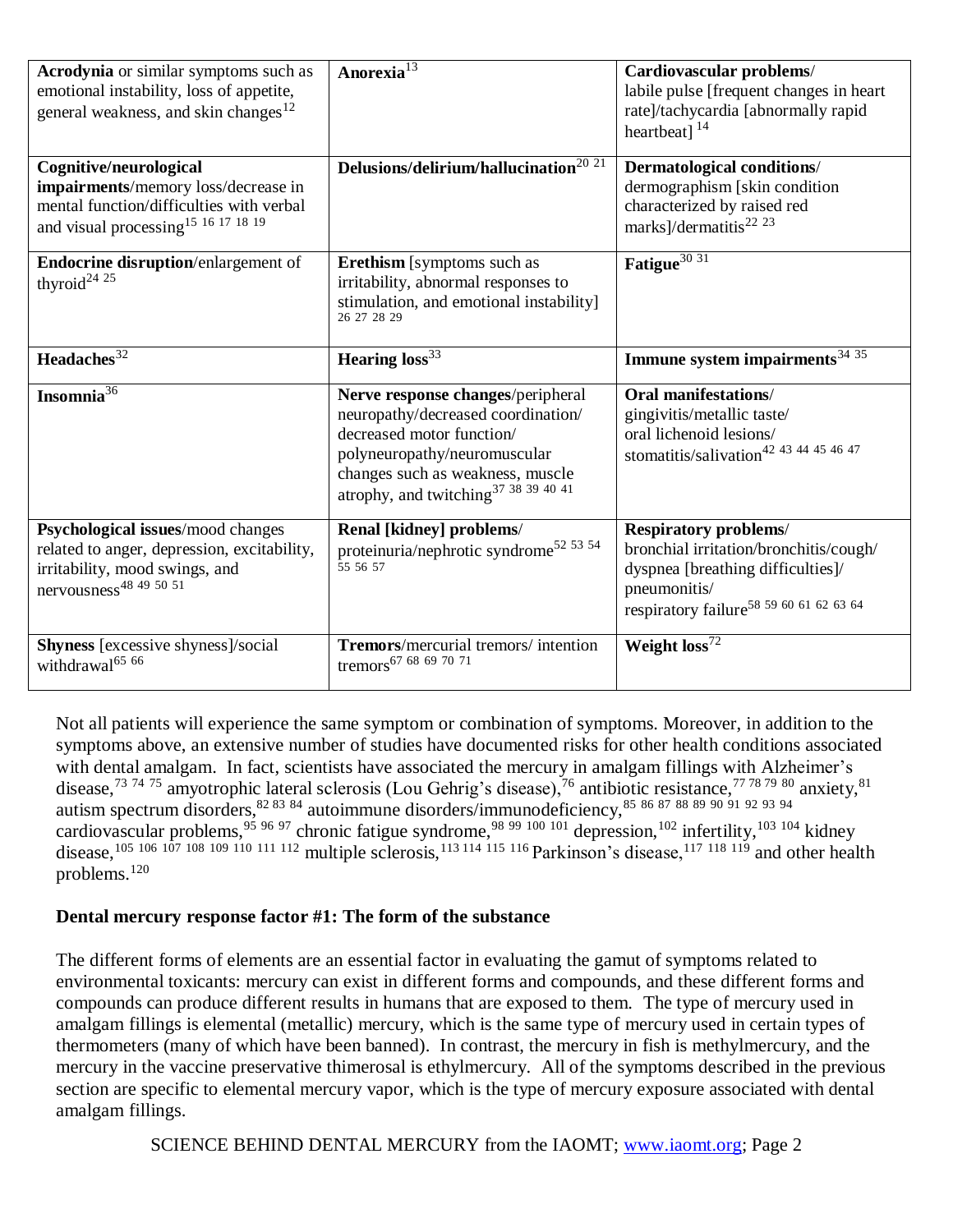#### **Dental mercury response factor #2: Impact on different organs within the body**

Another reason for the wide-range of symptoms is that mercury taken into the body can accumulate in virtually any organ. In relation to dental amalgam fillings, the World Health Organization (WHO) has stated: "Dental amalgam constitutes a potentially significant source of exposure to elemental mercury, with estimates of daily intake from amalgam restorations ranging from 1 to 27 μg/day."<sup>121</sup> Research has shown that this results in 67 million Americans aged two years and older exceeding the intake of mercury vapor considered "safe" by the U.S. EPA due to the presence of dental mercury amalgam fillings [or over 122 million Americans exceeding the intake of mercury vapor considered "safe" by the California EPA due to their dental mercury amalgam fillings]. $122$ 

An estimated 80% of the mercury vapor from amalgam fillings is absorbed by the lungs and passed to the rest of the body,<sup>123</sup> particularly the brain, kidney, liver, lung, and gastrointestinal tract.<sup>124</sup> The half life of metallic mercury varies depending on the organ where the mercury was deposited and the state of oxidation.<sup>125</sup> For example, the half lives of mercury in the whole-body and kidney regions have been estimated at 58 days,<sup>126</sup> whereas mercury deposited in the brain can have a half life of up to several decades.<sup>127</sup>

Furthermore, mercury vapor taken into the body binds to sulfhydryl groups of protein and to sulfur-containing amino acids throughout the body.<sup>128</sup> Mercury vapor, which is lipid soluble, can cross the blood-brain barrier with ease and is converted into inorganic mercury in the cells by catalase oxidation.<sup>129</sup> This inorganic mercury is eventually bound to glutathione and protein cysteine groups.<sup>130</sup>

#### **Dental mercury response factor #3: Delayed effects**

Effects of toxic exposure are even more insidious because it can take many years for symptoms to manifest themselves, and previous exposures, especially if they are relatively low-level and chronic (as is often the case from mercury amalgam fillings), might not be associated with the delayed onset of symptoms. The concept of a delayed reaction after a chemical exposure is supported by the Occupational Safety and Health Administration (OSHA)'s requirement that employers keep a record of incidences with toxic substances on-site for three decades in part because "[m]any chronic diseases are characterized by long latency periods of 20-30 years or  $longer.<sup>9131</sup>$ 

#### **Dental mercury response factor #4: Allergies**

A 1993 study reported that 3.9% of healthy subjects tested positive for metal reactions in general.<sup>132</sup> If this figure is applied to the current U.S. population, this would mean that dental metal allergies potentially impact as many as 12.5 million Americans. Also pertinent is that, in 1972, the North American Contact Dermatitis Group determined that 5-8% of the U.S. population specifically demonstrated allergy to mercury by skin patch testing,<sup>133</sup> which would amount to approximately 21 million Americans today. Yet, these figures could be even higher because recent studies and reports tend to agree that metal allergies are on the rise.<sup>134 135</sup>

Since most patients are not tested for mercury allergies prior to dental amalgam exposure, this means that millions of Americans are unknowingly allergic to the fillings in their mouths. A 2011 article by Hosoki and Nishigawa explained why dentists should be educated about this possible side effect: "Current data indicate that practicing dentists need to obtain further specialized knowledge about dental metal allergy in order to ensure the correct treatment of patients in their clinics."<sup>136</sup>

Ionization of metals appears to play a major role in these types of allergies. While a "stable" metal is generally regarded as non-reactive, if ionization of the metal occurs, this can cause an allergic response. In the oral

SCIENCE BEHIND DENTAL MERCURY from the IAOMT; [www.iaomt.org;](http://www.iaomt.org/) Page 3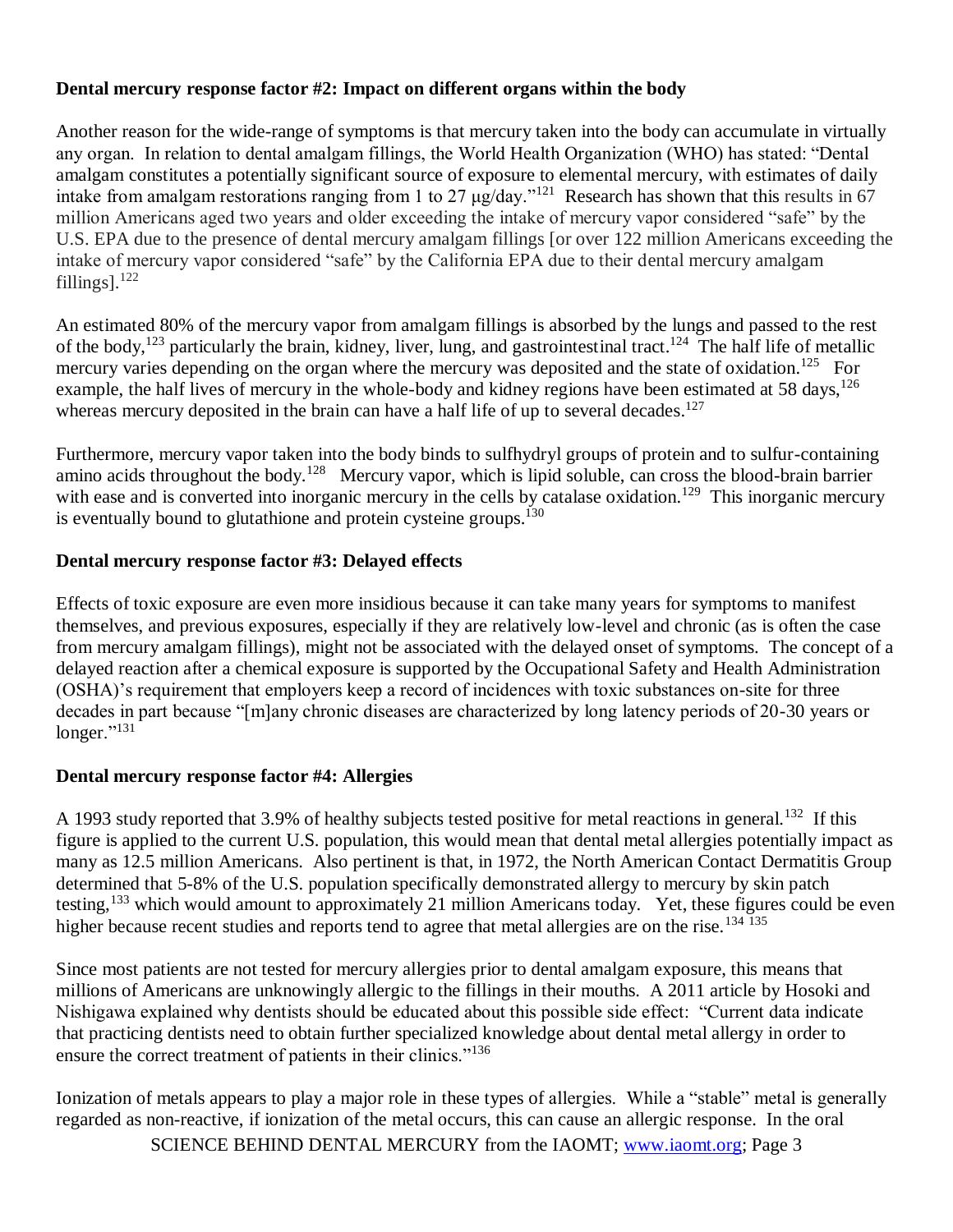cavity, ionization can result from pH changes initiated by saliva and diet.<sup>137</sup> The electrolytic conditions can also cause corrosion of the dental metals and generate electrical currents in a phenomenon known as oral galvanism.<sup>138</sup> Not surprisingly, oral galvanism has been established as a factor in sensitivities to dental metals.<sup>139</sup> While the combination of mercury and gold has been recognized as the most common cause of dental galvanic corrosion, other metals used in dental restorations can similarly produce this effect.<sup>140 141 142</sup>

A gamut of health conditions has been linked to dental metal allergies. These include autoimmunity, <sup>143</sup> <sup>144</sup> chronic fatigue syndrome,<sup>145 146 147</sup> fibromyalgia,<sup>148 149</sup> metallic pigmentation,<sup>150</sup> multiple chemical sensitivities,<sup>151 152</sup> multiple sclerosis,<sup>153</sup> myalgic encephalitis,<sup>154</sup> oral lichenoid lesions,<sup>155 156 157 158 159</sup> orofacial granulomatosis,<sup>160</sup> and even infertility.<sup>161</sup>

## **Dental mercury response factor #5: Genetic predisposition**

The issue of genetic predisposition to specific, adverse effects from mercury exposure has also been examined in several studies. For example, researchers have associated neurobehavioral consequences from mercury exposure with a specific genetic polymorphism. The researchers of a study published in 2006 linked the polymorphism, CPOX4 (for coproporphyrinogen oxidase, exon 4), to decreased visuomotor speed and indicators of depression in dental professionals.<sup>162</sup> Additionally, the CPOX4 genetic variation was identified as a factor for neurobehavioral issues in a study of children with dental amalgams. The researchers noted, "…among boys, numerous significant interaction effects between CPOX4 and Hg [mercury] were observed spanning all 5 domains of neurobehavioral performance…These findings are the first to demonstrate genetic susceptibility to the adverse neurobehavioral effects of Hg [mercury] exposure in children."<sup>163</sup>

The ability of these specific genetic variants to negatively impact the body's reaction to dental mercury exposure has even achieved attention in the mainstream media. A 2016 article by Greg Gordon of McClatchy News included interviews with some of the researchers of the studies mentioned above. Markedly, Dr. James Woods stated: "Twenty-five percent to 50 percent of people have these (genetic variants)."<sup>164</sup> In the same article, Dr. Diana Echeverria discussed "a lifetime risk" of neurological damage related to this population, and she elaborated: ""We're not talking about a small risk."<sup>165</sup>

Another area of genetic susceptibility in relation to dental mercury risk that has merited attention is the APOE4 (Apo-lipoprotein E4) genetic variation. A 2006 study found a correlation between individuals with APOE4 and chronic mercury toxicity.<sup>166</sup> The same study found that removal of dental amalgam fillings resulted in "significant symptom reduction," and one of the symptoms listed was memory loss. The symptom of memory loss is quite interesting, as APOE4 has also been associated with a higher risk for Alzheimer's disease.<sup>167 168 169</sup>

Importantly, the authors of a study which found a connection between number of mercury fillings and neurotoxic effects for those with APOE genotype explained: "APO-E genotyping warrants investigation as a clinically useful biomarker for those at increased risk of neuropathology, including AD [Alzheimer's disease], when subjected to long-term mercury exposures…An opportunity could now exist for primary health practitioners to help identify those at greater risk and possibly forestall subsequent neurological deterioration."<sup>170</sup>

Other than CPOX4 and APOE, genetic traits that have been examined for association with health impairments caused by mercury exposure include BDNF (brain-derived neurotropic factor),<sup>171</sup> <sup>172</sup> <sup>173</sup> metallothionein (MT) polymorphisms, <sup>174 175</sup> catechol-O-methyltransferase (COMT) variants,<sup>176</sup> and MTHFR mutations and PON1 variants.<sup>177</sup> The authors of one of these studies concluded: "It is possible that elemental mercury may follow the history of lead, eventually being considered a neurotoxin at extremely low levels."<sup>178</sup>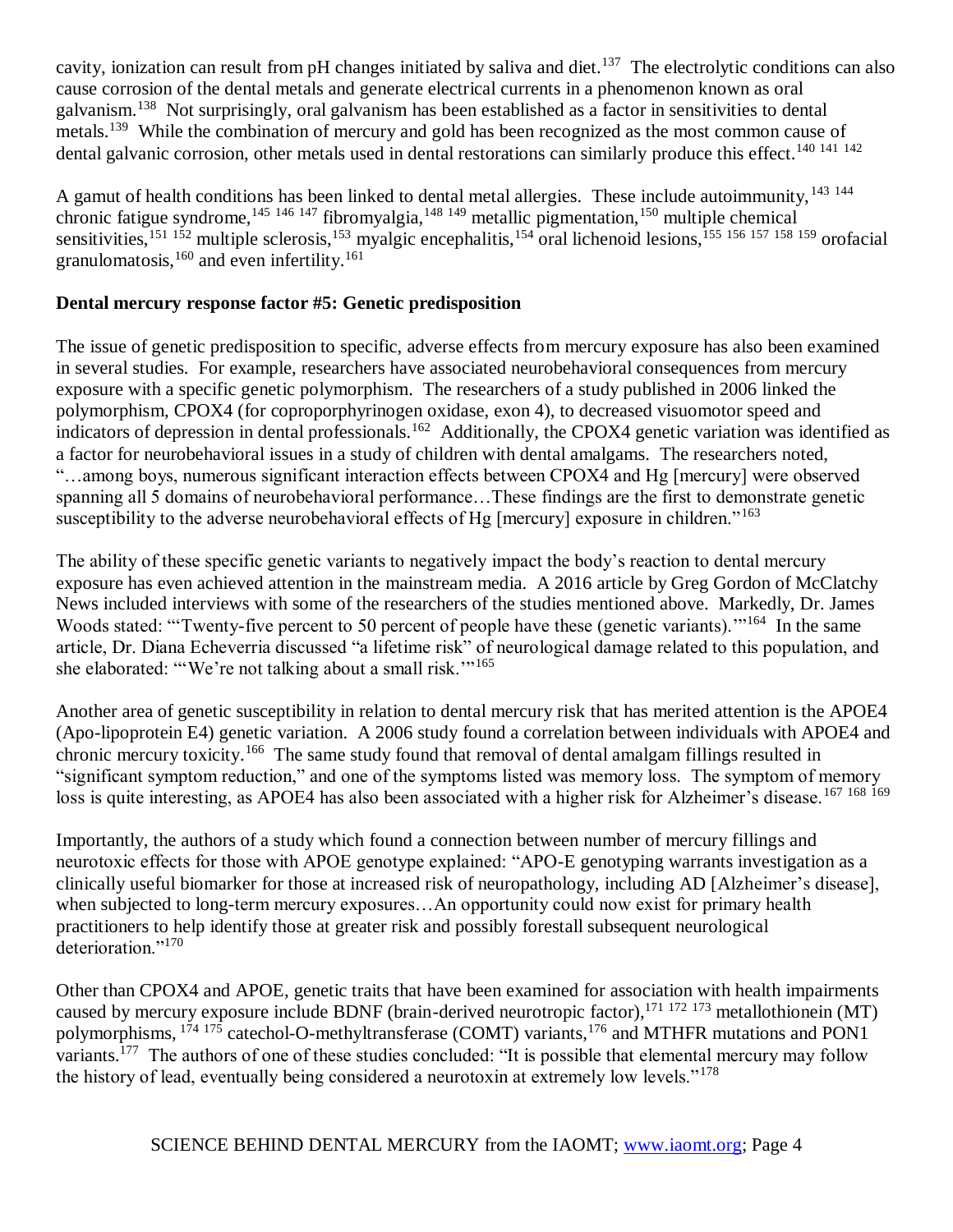#### **Dental mercury response factor #6: Other considerations**

Even with the recognition that allergies and genetic susceptibility can both play a role in reactions to dental amalgam, there are a variety of other factors tied into health risks of mercury as well.<sup>179</sup> In addition to the weight and age of the individual, the number of amalgam fillings in the mouth,<sup>180 181 182 183 184 185 186 187</sup> 188 189 <sup>190 191 192</sup> gender, <sup>193 194 195 196 197</sup> dental plaque, <sup>198</sup> selenium levels, <sup>199</sup> exposure to lead (Pb), <sup>200 201 202 203</sup> consumption of milk<sup>204 205</sup> or alcohol,<sup>206</sup> methylmercury levels from fish consumption,<sup>207</sup> the potential for mercury from dental amalgam fillings to be transformed into methylmercury within the human body,<sup>208</sup><sup>209</sup><sup>210</sup>  $2^{11}$   $2^{12}$   $2^{13}$  and other circumstances<sup>214 215</sup> can play a role in each person's unique response to mercury. For example, the tables below identify over 30 different variables that can influence reactions to dental mercury.

#### TABLES SUMMARIZING PERSONALIZED RESPONSES TO DENTAL MERCURY<sup>216</sup> **Factors related to mercury vapor release from dental amalgam filling**

|               | гассогэ гегатса то тегеигу тарог тегеаэс нотп аснаа анагдангтний                                                                   |  |  |
|---------------|------------------------------------------------------------------------------------------------------------------------------------|--|--|
|               | Age of amalgam filling                                                                                                             |  |  |
|               | Cleaning, polishing, and other dental procedures                                                                                   |  |  |
|               | Contents of other materials mixed with the mercury, such as tin, copper, silver, etc.                                              |  |  |
| Dental plaque |                                                                                                                                    |  |  |
|               | Deterioration of amalgam filling                                                                                                   |  |  |
|               | Habits such as brushing, bruxism, chewing (including gum chewing, especially nicotine gum),                                        |  |  |
|               | consumption of hot liquids, diet (especially acidic foods), smoking, etc.                                                          |  |  |
|               | Infections in the mouth                                                                                                            |  |  |
|               | Number of amalgam fillings                                                                                                         |  |  |
|               | Other metals in mouth, such as gold fillings or titanium implants                                                                  |  |  |
|               | Root canals and other dental work                                                                                                  |  |  |
|               | Saliva content                                                                                                                     |  |  |
|               | Size of amalgam filling                                                                                                            |  |  |
|               | Surface area of amalgam filling                                                                                                    |  |  |
|               | Techniques and safety measures applied when removing amalgam filling                                                               |  |  |
|               | Techniques used when placing amalgam filling                                                                                       |  |  |
|               | Personal traits and conditions related to mercury exposure response                                                                |  |  |
|               | Alcohol consumption                                                                                                                |  |  |
|               | Allergy or hypersensitivity to mercury                                                                                             |  |  |
|               | Bacteria, including mercury-resistant and antibiotic resistant                                                                     |  |  |
|               | Burdens in organs and tissues such as kidney, pituitary gland, liver, and brain                                                    |  |  |
|               | Diet                                                                                                                               |  |  |
|               | Drug use (prescription, recreational, and addiction)                                                                               |  |  |
|               | Exercise                                                                                                                           |  |  |
|               | Exposure to other forms of mercury (i.e. fish consumption), lead, pollution, and any toxic substances<br>(presently or previously) |  |  |
|               | Fetal or breastmilk exposure to mercury, lead, and any toxic substances                                                            |  |  |
|               | Gender                                                                                                                             |  |  |
|               | Genetic traits and variants                                                                                                        |  |  |
|               | Infections                                                                                                                         |  |  |
|               | Microbes in the gastrointestinal tract                                                                                             |  |  |
|               | Milk consumption                                                                                                                   |  |  |
|               | Nutrient levels, especially copper, zinc, and selenium                                                                             |  |  |
|               | Occupational exposures to toxic substances                                                                                         |  |  |
|               | Overall health                                                                                                                     |  |  |
|               | Parasites and heleminths                                                                                                           |  |  |
|               | Stress/trauma                                                                                                                      |  |  |
|               | Yeast                                                                                                                              |  |  |
|               |                                                                                                                                    |  |  |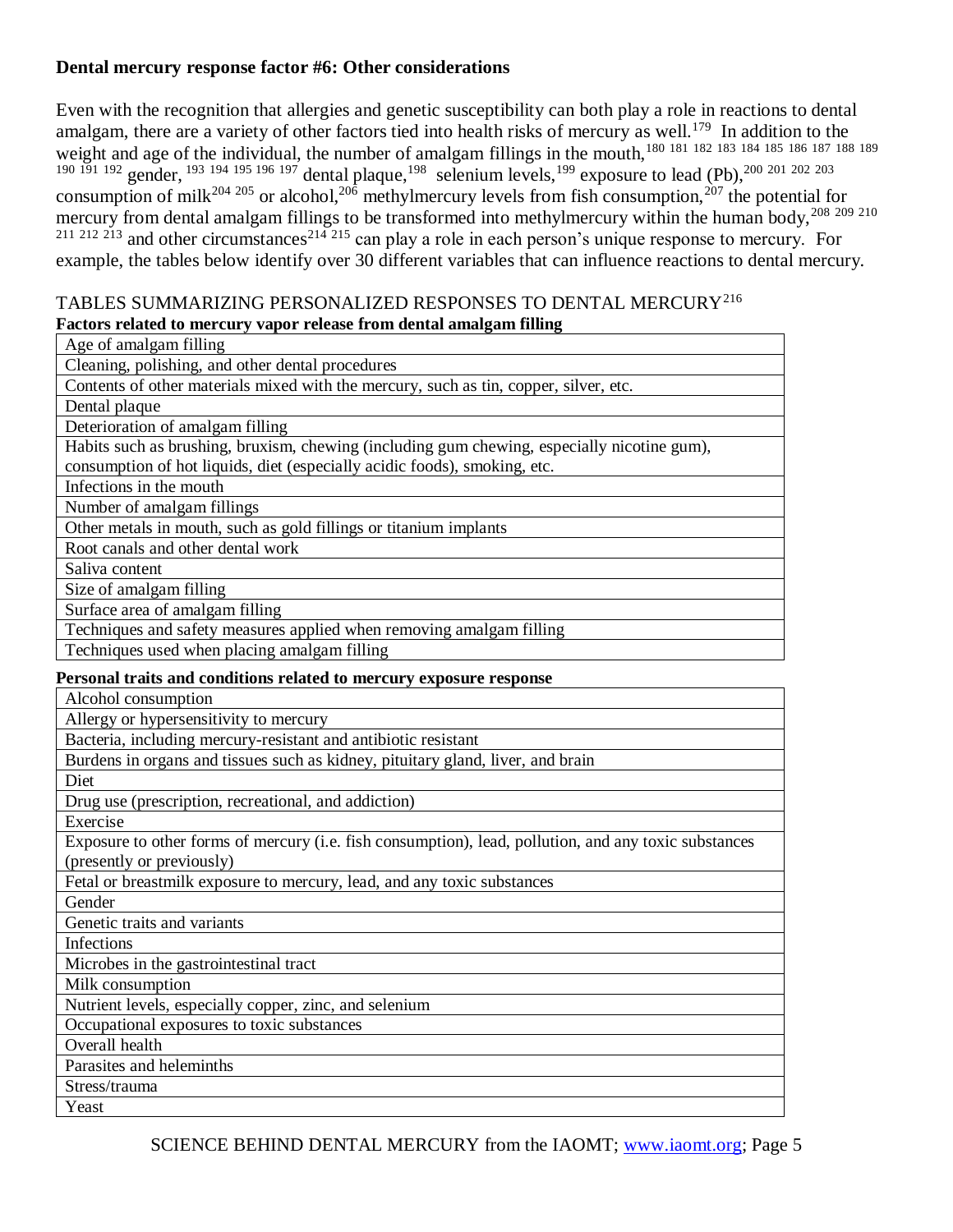Moreover, the concept of multiple chemicals interacting within the human body to produce ill-health should now be an essential understanding required for practicing modern-day medicine. Researchers Jack Schubert, E. Joan Riley, and Sylvanus A. Tyler addressed this highly relevant aspect of toxic substances in a scientific article published in 1978. Considering the prevalence of chemical exposures, they noted: "Hence, it is necessary to know the possible adverse effects of two or more agents in order to evaluate potential occupational and environmental hazards and to set permissible levels."<sup>217</sup>

This is especially important considering that individuals can be exposed to different substances through their home, work, and other activities. Furthermore, exposures experienced as a fetus are also known for their potential to contribute to health risks later in life.

#### **Conclusion on the science behind dental mercury**

Clearly, the precise way that a person's body responds to an environmental toxicant is based on a spectrum of circumstances and conditions. The factors described in this article are only a fraction of numerous pieces in the puzzle of adverse health effects related to toxic exposures. The science behind dental mercury demonstrates that in order to fully understand environmental illness, we need to recognize that just as each toxic exposure is unique, so is each person impacted by such a toxic exposure. As we accept this reality, we also offer ourselves the opportunity to create a future where dentistry and medicine acknowledge that each patient responds to materials and treatments differently. We also offer ourselves the opportunity to use safer products that reduce the overall toxic burden in our bodies and forge the path to renewed health.

[http://www.sciencedirect.com/science/article/pii/S0273230008002304.](http://www.sciencedirect.com/science/article/pii/S0273230008002304) Accessed December 17, 2015.

<sup>&</sup>lt;sup>1</sup> World Health Organization. Mercury in Health Care: Policy Paper. Geneva, Switzerland; August 2005. Available from WHO Web site: [http://www.who.int/water\\_sanitation\\_health/medicalwaste/mercurypolpaper.pdf.](http://www.who.int/water_sanitation_health/medicalwaste/mercurypolpaper.pdf) Accessed December 22, 2015.  $\overline{a}$ 

<sup>2</sup> United Nations Environment Programme. *Minamata Convention on Mercury: Text and Annexes*. 2013: 48. Available from UNEP's Minamata Convention on Mercury Web site:

[http://www.mercuryconvention.org/Portals/11/documents/Booklets/Minamata%20Convention%20on%20Mercury\\_booklet\\_English.pdf.](http://www.mercuryconvention.org/Portals/11/documents/Booklets/Minamata%20Convention%20on%20Mercury_booklet_English.pdf)  Accessed December 15, 2015.

<sup>3</sup> United Nations Environment Programme. Lessons from Countries Phasing Down Dental Amalgam Use. Job Number: DTI/1945/GE. Geneva , Switzerland: UNEP Chemicals and Waste Branch; 2016.

<sup>4</sup> Heintze SD, Rousson V. Clinical effectiveness of direct Class II restorations—a meta-analysis. *J Adhes Dent.* 2012; 14(5):407-431.

<sup>5</sup> United States Environmental Protection Agency. *International Mercury Market Study and the Role and Impact of US Environmental Policy.* 2004.

<sup>&</sup>lt;sup>6</sup> Health Canada. The Safety of Dental Amalgam. Ottawa, Ontario; 1996: 4. Available from: [http://www.hc-sc.gc.ca/dhp-mps/alt\\_formats/hpfb-dgpsa/pdf/md](http://www.hc-sc.gc.ca/dhp-mps/alt_formats/hpfb-dgpsa/pdf/md-im/dent_amalgam-eng.pdf)[im/dent\\_amalgam-eng.pdf.](http://www.hc-sc.gc.ca/dhp-mps/alt_formats/hpfb-dgpsa/pdf/md-im/dent_amalgam-eng.pdf) Accessed December 22, 2015.

<sup>7</sup> Haley BE. Mercury toxicity: genetic susceptibility and synergistic effects. *Medical Veritas.* 2005; 2(2): 535-542.

<sup>8</sup> Richardson GM, Brecher RW, Scobie H, Hamblen J, Samuelian J, Smith C. Mercury vapour (Hg(0)): Continuing toxicological uncertainties, and establishing a Canadian reference exposure level. *Regul Toxicol Pharmicol*. 2009; 53(1):32-38. Abstract available from:

<sup>9</sup> American Dental Association. Dental Amalgam: Overview. http://www.ada.org/2468.aspx [Link is now broken, but was originally accessed February 17, 2013].

<sup>10</sup> Consumers for Dental Choice. *Measurably Misleading.* Washington, D.C.: Consumers for Dental Choice; August 2014. p. 4. Campaign for Mercury Free Dentistry Web site. [http://www.toxicteeth.org/measurablymisleading.aspx.](http://www.toxicteeth.org/measurablymisleading.aspx) Accessed May 4, 2015.

<sup>11</sup> Rice KM, Walker EM, Wu M, Gillette C, Blough ER. Environmental mercury and its toxic effects. *Journal of Preventive Medicine and Public Health*. 2014 Mar 31;47(2):74-83.

<sup>12</sup> Magos L, Clarkson TW. Overview of the clinical toxicity of mercury. *Annals of Clinical Biochemistry*. 2006; 43(4): 257-268.

<sup>13</sup> Bernhoft RA. Mercury toxicity and treatment: a review of the literature. *Journal of Environmental and Public Health*. 2011 Dec 22; 2012.

<sup>14</sup> Klassen CD, editor. Casarette *& Doull's Toxicology* (7th Edition). New York: McGraw-Hill Medical; 2008: 949.

<sup>15</sup> Clarkson TW, Magos L. The toxicology of mercury and its chemical compounds. *Critical Reviews in Toxicology*. 2006; 36(8): 609-662.

<sup>&</sup>lt;sup>16</sup> Echeverria D, Aposhian HV, Woods JS, Heyer NJ, Aposhian MM, Bittner AC, Mahurin RK, Cianciola M. Neurobehavioral effects from exposure to dental amalgam Hgo: new distinctions between recent exposure and Hg body burden. *The FASEB Journal*. 1998; *12*(11): 971-980.

<sup>17</sup> Magos L, Clarkson TW. Overview of the clinical toxicity of mercury. *Annals of Clinical Biochemistry*. 2006; 43(4): 257-268.

<sup>18</sup> Syversen T, Kaur P. The toxicology of mercury and its compounds. *Journal of Trace Elements in Medicine and Biology*. 2012; 26(4): 215-226.

<sup>&</sup>lt;sup>19</sup> United States Environmental Protection Agency (USEPA). Health effects of exposure to mercury: elemental (metallic) mercury effects. Available from: [https://www.epa.gov/mercury/health-effects-exposures-mercury#metallic.](https://www.epa.gov/mercury/health-effects-exposures-mercury#metallic) Last updated January 15, 2016.

<sup>20</sup> Bernhoft RA. Mercury toxicity and treatment: a review of the literature. *Journal of Environmental and Public Health*. 2011 Dec 22; 2012.

<sup>21</sup> Syversen T, Kaur P. The toxicology of mercury and its compounds. *Journal of Trace Elements in Medicine and Biology*. 2012; 26(4): 215-226.

<sup>22</sup> Bernhoft RA. Mercury toxicity and treatment: a review of the literature. *Journal of Environmental and Public Health*. 2011 Dec 22; 2012.

<sup>23</sup> Klassen CD, editor. Casarette *& Doull's Toxicology* (7th Edition). New York: McGraw-Hill Medical; 2008: 949.

<sup>24</sup> Bernhoft RA. Mercury toxicity and treatment: a review of the literature. *Journal of Environmental and Public Health*. 2011 Dec 22; 2012.

<sup>25</sup> Klassen CD, editor. Casarette *& Doull's Toxicology* (7th Edition). New York: McGraw-Hill Medical; 2008: 949.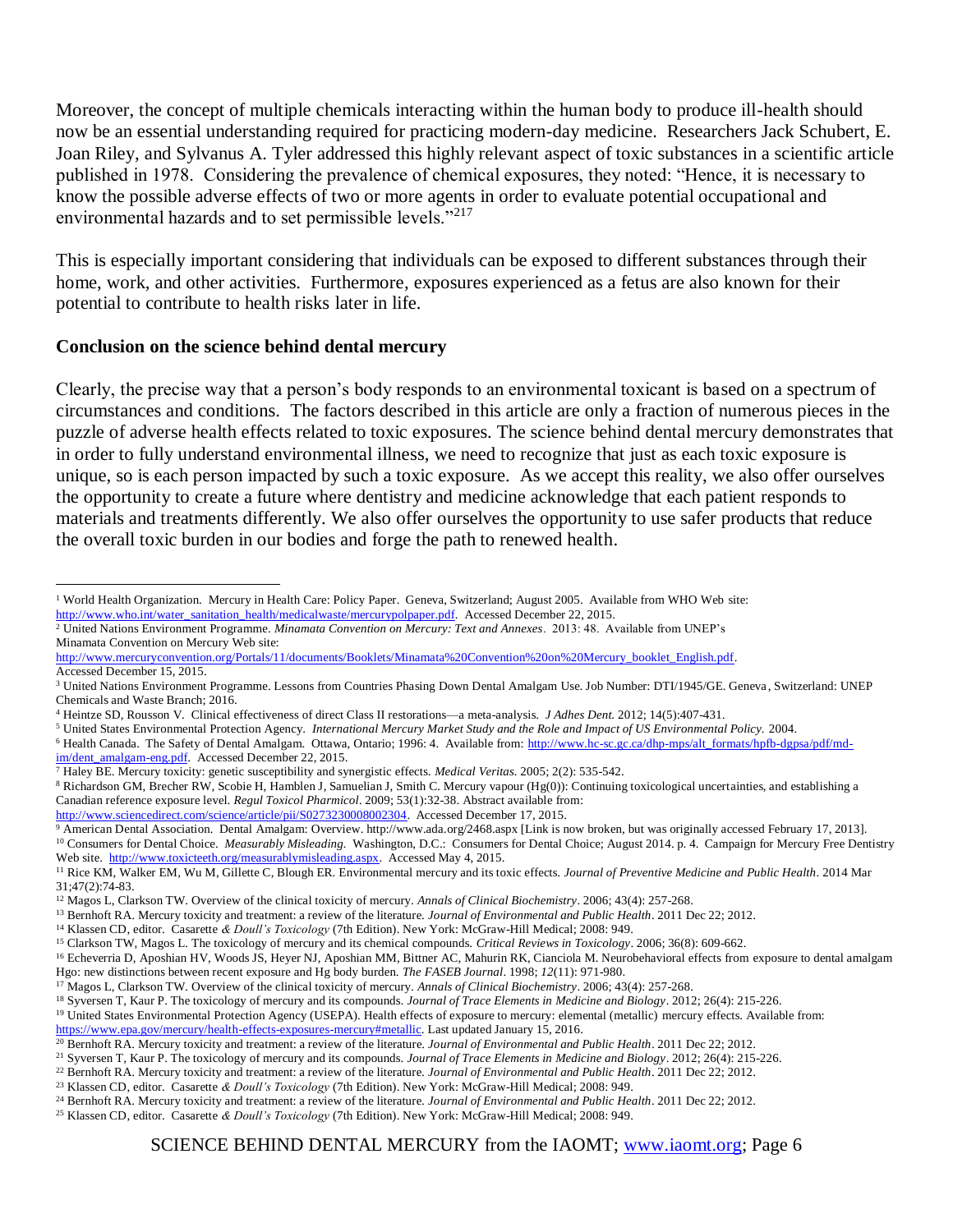- Clarkson TW, Magos L, Myers GJ. The toxicology of mercury—current exposures and clinical manifestations. *New England Journal of Medicine*. 2003; 349(18): 1731-1737.
- Clarkson TW, Magos L. The toxicology of mercury and its chemical compounds. *Critical Reviews in Toxicology*. 2006; 36(8): 609-662.
- Magos L, Clarkson TW. Overview of the clinical toxicity of mercury. *Annals of Clinical Biochemistry*. 2006; 43(4): 257-268.
- Bernhoft RA. Mercury toxicity and treatment: a review of the literature. *Journal of Environmental and Public Health*. 2011 Dec 22; 2012.
- <sup>31</sup> Echeverria D, Aposhian HV, Woods JS, Heyer NJ, Aposhian MM, Bittner AC, Mahurin RK, Cianciola M. Neurobehavioral effects from exposure to dental amalgam Hgo: new distinctions between recent exposure and Hg body burden. *The FASEB Journal*. 1998; *12*(11): 971-980.
- <sup>32</sup> United States Environmental Protection Agency (USEPA). Health effects of exposure to mercury: elemental (metallic) mercury effects. Available from:

- Rothwell JA, Boyd PJ. Amalgam dental fillings and hearing loss. *International Journal of Audiology*. 2008; 47(12): 770-776.
- Bernhoft RA. Mercury toxicity and treatment: a review of the literature. *Journal of Environmental and Public Health*. 2011 Dec 22; 2012.
- Clarkson TW, Magos L. The toxicology of mercury and its chemical compounds. *Critical Reviews in Toxicology*. 2006; 36(8): 609-662.
- <sup>36</sup> United States Environmental Protection Agency (USEPA). Health effects of exposure to mercury: elemental (metallic) mercury effects. Available from: [https://www.epa.gov/mercury/health-effects-exposures-mercury#metallic.](https://www.epa.gov/mercury/health-effects-exposures-mercury#metallic) Last updated January 15, 2016.

Bernhoft RA. Mercury toxicity and treatment: a review of the literature. *Journal of Environmental and Public Health*. 2011 Dec 22; 2012.

 Clarkson TW, Magos L, Myers GJ. The toxicology of mercury—current exposures and clinical manifestations. *New England Journal of Medicine*. 2003; 349(18): 1731-1737.

Clarkson TW, Magos L. The toxicology of mercury and its chemical compounds. *Critical Reviews in Toxicology*. 2006; 36(8): 609-662.

 Echeverria D, Aposhian HV, Woods JS, Heyer NJ, Aposhian MM, Bittner AC, Mahurin RK, Cianciola M. Neurobehavioral effects from exposure to dental amalgam Hgo: new distinctions between recent exposure and Hg body burden. *The FASEB Journal*. 1998; *12*(11): 971-980.

<sup>41</sup> United States Environmental Protection Agency (USEPA). Health effects of exposure to mercury: elemental (metallic) mercury effects. Available from:

[https://www.epa.gov/mercury/health-effects-exposures-mercury#metallic.](https://www.epa.gov/mercury/health-effects-exposures-mercury#metallic) Last updated January 15, 2016.

Bernhoft RA. Mercury toxicity and treatment: a review of the literature. *Journal of Environmental and Public Health*. 2011 Dec 22; 2012.

- Camisa C, Taylor JS, Bernat JR, Helm TN. Contact hypersensitivity to mercury in amalgam restorations may mimic oral lichen planus. *Cutis*. 1999; 63(3): 189-192. Clarkson TW, Magos L, Myers GJ. The toxicology of mercury—current exposures and clinical manifestations. *New England Journal of Medicine*. 2003; 349(18): 1731-1737.
- Clarkson TW, Magos L. The toxicology of mercury and its chemical compounds. *Critical Reviews in Toxicology*. 2006; 36(8): 609-662.
- Klassen CD, editor. Casarette *& Doull's Toxicology* (7th Edition). New York: McGraw-Hill Medical; 2008: 949.

Magos L, Clarkson TW. Overview of the clinical toxicity of mercury. *Annals of Clinical Biochemistry*. 2006; 43(4): 257-268.

 Echeverria D, Aposhian HV, Woods JS, Heyer NJ, Aposhian MM, Bittner AC, Mahurin RK, Cianciola M. Neurobehavioral effects from exposure to dental amalgam Hgo: new distinctions between recent exposure and Hg body burden. *The FASEB Journal*. 1998; *12*(11): 971-980.

Klassen CD, editor. Casarette *& Doull's Toxicology* (7th Edition). New York: McGraw-Hill Medical; 2008: 949.

Magos L, Clarkson TW. Overview of the clinical toxicity of mercury. *Annals of Clinical Biochemistry*. 2006; 43(4): 257-268.

- United States Environmental Protection Agency (USEPA). Health effects of exposure to mercury: elemental (metallic) mercury effects. Available from:
- [https://www.epa.gov/mercury/health-effects-exposures-mercury#metallic.](https://www.epa.gov/mercury/health-effects-exposures-mercury#metallic) Last updated January 15, 2016.

Bernhoft RA. Mercury toxicity and treatment: a review of the literature. *Journal of Environmental and Public Health*. 2011 Dec 22; 2012.

 Clarkson TW, Magos L, Myers GJ. The toxicology of mercury—current exposures and clinical manifestations. *New England Journal of Medicine*. 2003; 349(18): 1731-1737.

Clarkson TW, Magos L. The toxicology of mercury and its chemical compounds. *Critical Reviews in Toxicology*. 2006; 36(8): 609-662.

- Klassen CD, editor. Casarette *& Doull's Toxicology* (7th Edition). New York: McGraw-Hill Medical; 2008: 949.
- Syversen T, Kaur P. The toxicology of mercury and its compounds. *Journal of Trace Elements in Medicine and Biology*. 2012; 26(4): 215-226.
- United States Environmental Protection Agency (USEPA). Health effects of exposure to mercury: elemental (metallic) mercury effects. Available from:

[https://www.epa.gov/mercury/health-effects-exposures-mercury#metallic.](https://www.epa.gov/mercury/health-effects-exposures-mercury#metallic) Last updated January 15, 2016.

Bernhoft RA. Mercury toxicity and treatment: a review of the literature. *Journal of Environmental and Public Health*. 2011 Dec 22; 2012.

- Clarkson TW, Magos L, Myers GJ. The toxicology of mercury—current exposures and clinical manifestations. *New England Journal of Medicine*. 2003; 349(18): 1731-1737.
- Echeverria D, Aposhian HV, Woods JS, Heyer NJ, Aposhian MM, Bittner AC, Mahurin RK, Cianciola M. Neurobehavioral effects from exposure to dental amalgam Hgo: new distinctions between recent exposure and Hg body burden. *The FASEB Journal*. 1998; *12*(11): 971-980.

Klassen CD, editor. Casarette *& Doull's Toxicology* (7th Edition). New York: McGraw-Hill Medical; 2008: 949.

Magos L, Clarkson TW. Overview of the clinical toxicity of mercury. *Annals of Clinical Biochemistry*. 2006; 43(4): 257-268.

Syversen T, Kaur P. The toxicology of mercury and its compounds. *Journal of Trace Elements in Medicine and Biology*. 2012; 26(4): 215-226.

United States Environmental Protection Agency (USEPA). Health effects of exposure to mercury: elemental (metallic) mercury effects. Available from:

[https://www.epa.gov/mercury/health-effects-exposures-mercury#metallic.](https://www.epa.gov/mercury/health-effects-exposures-mercury#metallic) Last updated January 15, 2016.

Magos L, Clarkson TW. Overview of the clinical toxicity of mercury. *Annals of Clinical Biochemistry*. 2006; 43(4): 257-268.

 United States Environmental Protection Agency (USEPA). Health effects of exposure to mercury: elemental (metallic) mercury effects. Available from: [https://www.epa.gov/mercury/health-effects-exposures-mercury#metallic.](https://www.epa.gov/mercury/health-effects-exposures-mercury#metallic) Last updated January 15, 2016.

Bernhoft RA. Mercury toxicity and treatment: a review of the literature. *Journal of Environmental and Public Health*. 2011 Dec 22; 2012.

Clarkson TW, Magos L. The toxicology of mercury and its chemical compounds. *Critical Reviews in Toxicology*. 2006; 36(8): 609-662.

Klassen CD, editor. Casarette *& Doull's Toxicology* (7th Edition). New York: McGraw-Hill Medical; 2008: 949.

Syversen T, Kaur P. The toxicology of mercury and its compounds. *Journal of Trace Elements in Medicine and Biology*. 2012; 26(4): 215-226.

 United States Environmental Protection Agency (USEPA). Health effects of exposure to mercury: elemental (metallic) mercury effects. Available from: [https://www.epa.gov/mercury/health-effects-exposures-mercury#metallic.](https://www.epa.gov/mercury/health-effects-exposures-mercury#metallic) Last updated January 15, 2016.

Bernhoft RA. Mercury toxicity and treatment: a review of the literature. *Journal of Environmental and Public Health*. 2011 Dec 22; 2012.

 Godfrey ME, Wojcik DP, Krone CA. Apolipoprotein E genotyping as a potential biomarker for mercury toxicity. *Journal of Alzheimer's Disease.* 2003; 5(3): 189- 195. Abstract available at [http://www.ncbi.nlm.nih.gov/pubmed/12897404.](http://www.ncbi.nlm.nih.gov/pubmed/12897404) Accessed December 16, 2015.

 Mutter J, Naumann J, Sadaghiani C, Schneider R, Walach H. Alzheimer disease: mercury as pathogenetic factor and apolipoprotein E as a moderator. *Neuro Endocrinol Lett.* 2004; 25(5): 331-339. Abstract available a[t http://www.ncbi.nlm.nih.gov/pubmed/15580166.](http://www.ncbi.nlm.nih.gov/pubmed/15580166) Accessed December 16, 2015.

 Sun YH, Nfor ON, Huang JY, Liaw YP. Association between dental amalgam fillings and Alzheimer's disease: a population-based cross-sectional study in Taiwan. *Alzheimer's Research & Therapy*. 2015; 7(1):1-6. Available from: [http://link.springer.com/article/10.1186/s13195-015-0150-1/fulltext.html.](http://link.springer.com/article/10.1186/s13195-015-0150-1/fulltext.html) Accessed December 17, 2015.

 Redhe O, Pleva J. Recovery of amyotrophic lateral sclerosis and from allergy after removal of dental amalgam fillings. *Int J Risk & Safety in Med.* 1994; 4(3): 229- 236. Available from:

malgam\_fillings/lin**k@fENGFE3BEHIMDODENTALdMERGURY** from the IAOMT; [www.iaomt.org;](http://www.iaomt.org/) Page 7 [https://www.researchgate.net/profile/Jaro\\_Pleva/publication/235899060\\_Recovery\\_from\\_amyotrophic\\_lateral\\_sclerosis\\_and\\_from\\_allergy\\_after\\_removal\\_of\\_dental\\_a](https://www.researchgate.net/profile/Jaro_Pleva/publication/235899060_Recovery_from_amyotrophic_lateral_sclerosis_and_from_allergy_after_removal_of_dental_amalgam_fillings/links/0fcfd513f4c3e10807000000.pdf)

 $\overline{a}$ Bernhoft RA. Mercury toxicity and treatment: a review of the literature. *Journal of Environmental and Public Health*. 2011 Dec 22; 2012.

[https://www.epa.gov/mercury/health-effects-exposures-mercury#metallic.](https://www.epa.gov/mercury/health-effects-exposures-mercury#metallic) Last updated January 15, 2016.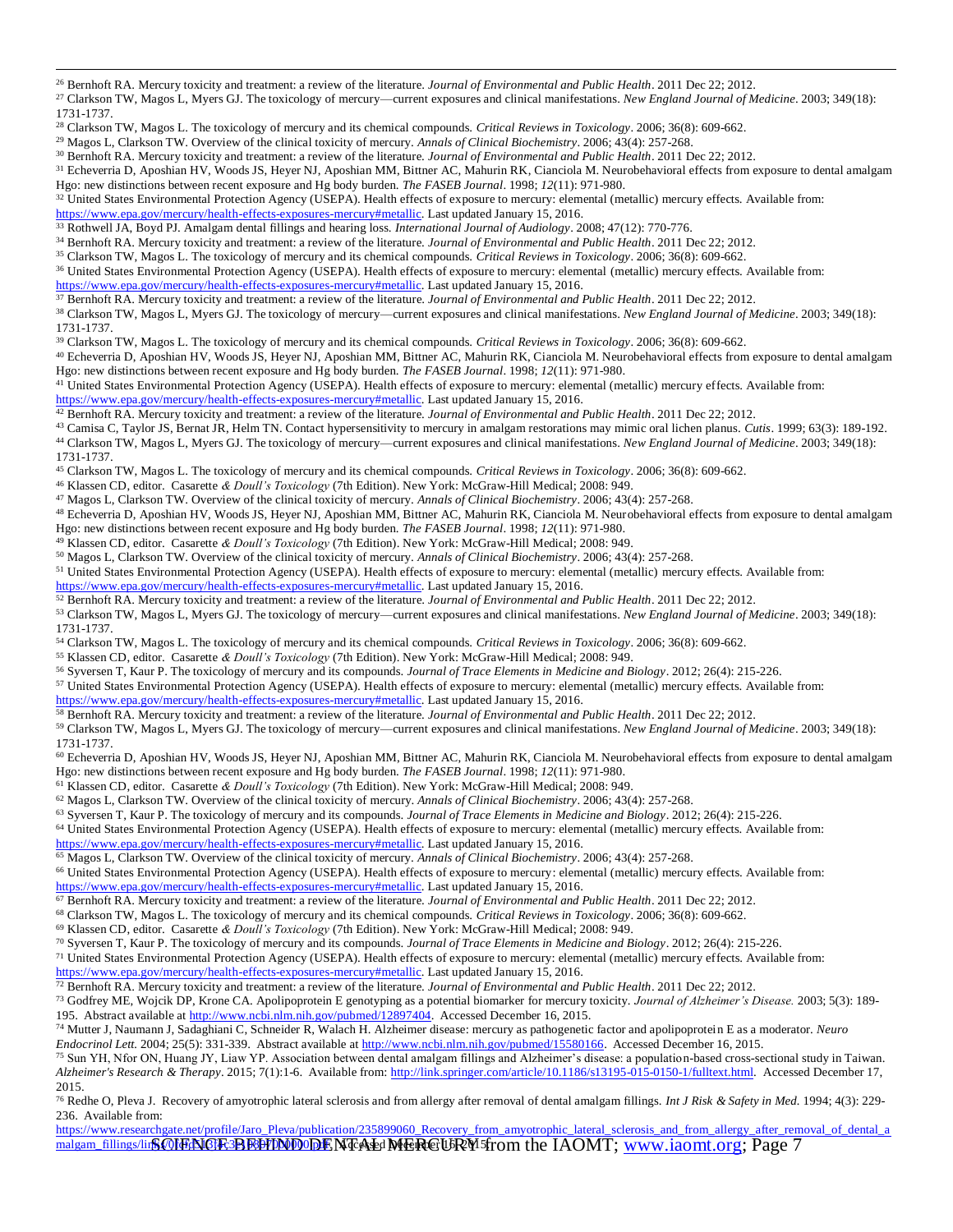<sup>77</sup> Edlund C, Bjorkman L, Ekstrand J, Englund GS, Nord CE. Resistance of the normal human microflora to mercury and antimicrobials after exposure to mercury from dental amalgam fillings. *Clinical Infectious Diseases.* 1996; 22(6):944-50. Available from[: http://cid.oxfordjournals.org/content/22/6/944.full.pdf.](http://cid.oxfordjournals.org/content/22/6/944.full.pdf) Accessed January 21, 2016.

<sup>78</sup> Leistevuo J, Leistevuo T, Helenius H, Pyy L, Huovinen P, Tenovuo J. Mercury in saliva and the risk of exceeding limits for sewage in relation to exposure to amalgam fillings. *Archives of Environmental Health: An International Journal*. 2002; 57(4):366-70.

<sup>79</sup> Mutter J. Is dental amalgam safe for humans? The opinion of the scientific committee of the European Commission. *Journal of Occupational Medicine and Toxicology.* 2011; **6**:5. Available from: [http://www.biomedcentral.com/content/pdf/1745-6673-6-2.pdf.](http://www.biomedcentral.com/content/pdf/1745-6673-6-2.pdf) Accessed December 16, 2015.

<sup>80</sup> Summers AO, Wireman J, Vimy MJ, Lorscheider FL, Marshall B, Levy SB, Bennet S, Billard L. Mercury released from dental 'silver' fillings provokes an increase in mercury- and antibiotic- resistant bacteria in oral and intestinal flora of primates. *Antimicrob Agents and Chemother*. 1993; 37(4): 825-834. Available from [http://aac.asm.org/content/37/4/825.full.pdf.](http://aac.asm.org/content/37/4/825.full.pdf) Accessed December 16, 2015.

81 Kern JK, Geier DA, Bjørklund G, King PG, Homme KG, Haley BE, Sykes LK, Geier MR. Evidence supporting a link between dental amalgams and chronic illness, fatigue, depression, anxiety, and suicide. *Neuro Endocrinol Lett.* 2014; 35(7): 537-52. Available from:

[http://www.nel.edu/archive\\_issues/o/35\\_7/NEL35\\_7\\_Kern\\_537-552.pdf.](http://www.nel.edu/archive_issues/o/35_7/NEL35_7_Kern_537-552.pdf) Accessed December 16, 2015.

 $\overline{a}$ 

<sup>82</sup> Geier DA, Kern JK, Geier MR. A prospective study of prenatal mercury exposure from dental amalgams and autism severity. *Neurobiolgiae Experimentals Polish Neuroscience Society.* 2009; 69(2): 189-197. Abstract available from: [http://www.ncbi.nlm.nih.gov/pubmed/19593333.](http://www.ncbi.nlm.nih.gov/pubmed/19593333) Accessed December 16, 2015.

<sup>83</sup> Geier DA, Kern JK, Geier MR. The biological basis of autism spectrum disorders: Understanding causation and treatment by clinical geneticists. *Acta Neurobiol Exp (Wars).* 2010; 70(2): 209-226. Available from[: http://www.zla.ane.pl/pdf/7025.pdf.](http://www.zla.ane.pl/pdf/7025.pdf) Accessed December 16, 2015.

<sup>84</sup> Mutter J, Naumann J, Schneider R, Walach H, Haley B. Mercury and autism: accelerating evidence. *Neuro Endocrinol Lett.* 2005: 26(5): 439-446. Abstract available from[: http://www.ncbi.nlm.nih.gov/pubmed/16264412.](http://www.ncbi.nlm.nih.gov/pubmed/16264412) Accessed December 16, 2015.

<sup>85</sup> Bartova J, Prochazkova J, Kratka Z, Benetkova K, Venclikova C, Sterzl I. Dental amalgam as one of the risk factors in autoimmune disease. *Neuro Endocrinol Lett.*  2003; 24(1-2): 65-67. Available from: [http://www.nel.edu/pdf\\_w/24\\_12/NEL241203A09\\_Bartova--Sterzl\\_wr.pdf.](http://www.nel.edu/pdf_w/24_12/NEL241203A09_Bartova--Sterzl_wr.pdf) Accessed December 16, 2015.

<sup>86</sup> Cooper GS, Parks CG, Treadwell EL, St Clair EW, Gilkeson GS, Dooley MA. Occupational risk factors for the development of systemic lupus erythematosus. *J Rheumatol.* 2004; 31(10): 1928-1933. Abstract available from: [http://www.jrheum.org/content/31/10/1928.short.](http://www.jrheum.org/content/31/10/1928.short) Accessed December 16, 2015.

<sup>87</sup> Eggleston DW. Effect of dental amalgam and nickel alloys on T-lymphocytes: preliminary report. *J Prosthet Dent*. 1984; 51(5):617-23. Abstract available from: [http://www.sciencedirect.com/science/article/pii/0022391384904049.](http://www.sciencedirect.com/science/article/pii/0022391384904049) Accessed December 16, 2015.

88 Hultman P, Johansson U, Turley SJ, Lindh U, Enestrom S, Pollard KM. Adverse immunological effects and autoimmunity induced by dental amalgam and alloy in mice. *FASEB J.* 1994; 8(14):1183-90. Available from: http://www.fasebj.org/content/8/14/1183.full.pdf.

<sup>89</sup> Lindqvist B, Mörnstad H. Effects of removing amalgam fillings from patients with diseases affecting the immune system. *Medical Science Research*. 1996;  $24(5):355-356.$ 

<sup>90</sup> Prochazkova J, Sterzl I, Kucerkova H, Bartova J, Stejskal VDM. The beneficial effect of amalgam replacement on health in patients with autoimmunity. *Neuroendocrinology Letters.* 2004; 25(3): 211-218. Available from[: http://www.nel.edu/pdf\\_/25\\_3/NEL250304A07\\_Prochazkova\\_.pdf.](http://www.nel.edu/pdf_/25_3/NEL250304A07_Prochazkova_.pdf) Accessed December 16, 2015. <sup>91</sup> Rachmawati D, Buskermolen JK, Scheper RJ, Gibbs S, von Blomberg BM, van Hoogstraten IM. Dental metal-induced innate reactivity in keratinocytes. *Toxicology in Vitro*. 2015; 30(1):325-30. Abstract available from: [http://www.sciencedirect.com/science/article/pii/S0887233315002544.](http://www.sciencedirect.com/science/article/pii/S0887233315002544) Accessed December 17, 2015. <sup>92</sup> Sterzl I, Procházková J, Hrdá P, Bártová J, Matucha P, Stejskal VD. Mercury and nickel allergy: risk factors in fatigue and autoimmunity. *Neuro Endocrinol*

Lett. 1999; 20:221-228. Available from[: http://www.melisa.org/pdf/nialler.pdf.](http://www.melisa.org/pdf/nialler.pdf) Accessed December 16, 2015.

<sup>93</sup> Venclikova Z, Benada O, Bartova J, Joska L, Mrklas L, Prochazkova J, Stejskal V, Podzimek S. In vivo effects of dental casting alloys. *Neuro Endocrinol Lett*. 2006; 27:61. Abstract available from: [http://europepmc.org/abstract/med/16892010.](http://europepmc.org/abstract/med/16892010) Accessed December 16, 2015.

<sup>94</sup> Weiner JA, Nylander M, Berglund F. Does mercury from amalgam restorations constitute a health hazard? *Sci Total Environ*. 1990; 99(1-2):1-22. Abstract available from: [http://www.sciencedirect.com/science/article/pii/004896979090206A.](http://www.sciencedirect.com/science/article/pii/004896979090206A) Accessed December 16, 2015.

95 Bergdahl IA, Ahlqwist M, Barregard L, Björkelund C, Blomstrand A, Skerfving S, Sundh V, Wennberg M, Lissner L. Mercury in serum predicts low risk of death and myocardial infarction in Gothenburg women. *Int Arch Occup Environ Health.* 2013; 86(1): 71-77. Abstract available from: [http://link.springer.com/article/10.1007/s00420-012-0746-8.](http://link.springer.com/article/10.1007/s00420-012-0746-8) Accessed December 16, 2015.

96 Houston MC. Role of mercury toxicity in hypertension, cardiovascular disease, and stroke. The Journal of Clinical Hypertension. 2011; 13(8):621-7. Available from: [http://onlinelibrary.wiley.com/doi/10.1111/j.1751-7176.2011.00489.x/full.](http://onlinelibrary.wiley.com/doi/10.1111/j.1751-7176.2011.00489.x/full) Accessed December 16, 2015.

<sup>97</sup> Siblerud RL. The relationship between mercury from dental amalgam and the cardiovascular system. *Science of the Total Environment.* 1990; 99(1-2): 23-35. Available from: [http://www.sciencedirect.com/science/article/pii/004896979090207B.](http://www.sciencedirect.com/science/article/pii/004896979090207B) Accessed December 16, 2015.

98 Kern JK, Geier DA, Bjørklund G, King PG, Homme KG, Haley BE, Sykes LK, Geier MR. Evidence supporting a link between dental amalgams and chronic illness, fatigue, depression, anxiety, and suicide. *Neuro Endocrinol Lett.* 2014; 35(7): 537-52. Available from:

[http://www.nel.edu/archive\\_issues/o/35\\_7/NEL35\\_7\\_Kern\\_537-552.pdf.](http://www.nel.edu/archive_issues/o/35_7/NEL35_7_Kern_537-552.pdf) Accessed December 16, 2015.

99 Stejskal I, Danersund A, Lindvall A, Hudecek R, Nordman V, Yaqob A, Mayer W, Bieger W, Lindh U. Metal-specific lymphocytes: biomarkers of sensitivity in man. *Neuroendocrinol Lett.* 1999; 20(5): 289-298. Abstract available from: [http://www.ncbi.nlm.nih.gov/pubmed/11460087.](http://www.ncbi.nlm.nih.gov/pubmed/11460087) Accessed December 16, 2015. <sup>100</sup> Sterzl I, Prochazkova J, Hrda P, Matucha P, Stejskal VD. Mercury and nickel allergy: risk factors in fatigue and autoimmunity. *Neuroendocrinol Lett.* 1999; 20(3- 4):221-228. Available from[: http://www.melisa.org/pdf/nialler.pdf.](http://www.melisa.org/pdf/nialler.pdf) Accessed December 16, 2015.

<sup>101</sup> Wojcik DP, Godfrey ME, Christie D, Haley BE. Mercury toxicity presenting as chronic fatigue, memory impairment and depression: diagnosis, treatment, susceptibility, and outcomes in a New Zealand general practice setting: 1994-2006. *Neuro Endocrinol Lett.* 2006; 27(4): 415-423. Abstract available from: [http://europepmc.org/abstract/med/16891999.](http://europepmc.org/abstract/med/16891999) Accessed December 16, 2015.

<sup>102</sup> Kern JK, Geier DA, Bjørklund G, King PG, Homme KG, Haley BE, Sykes LK, Geier MR. Evidence supporting a link between dental amalgams and chronic illness, fatigue, depression, anxiety, and suicide. *Neuro Endocrinol Lett.* 2014; 35(7): 537-52. Available from:

[http://www.nel.edu/archive\\_issues/o/35\\_7/NEL35\\_7\\_Kern\\_537-552.pdf.](http://www.nel.edu/archive_issues/o/35_7/NEL35_7_Kern_537-552.pdf) Accessed December 16, 2015.

<sup>103</sup> Podzimek S, Prochazkova J, Buitasova L, Bartova J, Ulcova-Gallova Z, Mrklas L, Stejskal VD. Sensitization to inorganic mercury could be a risk factor for infertility. *Neuro Endocrinol Lett.* 2005; 26(4), 277-282. Available from[: http://www.nel.edu/26-2005\\_4\\_pdf/NEL260405R01\\_Podzimek.pdf.](http://www.nel.edu/26-2005_4_pdf/NEL260405R01_Podzimek.pdf) Accessed December 16, 2015.

104 Rowland AS, Baird DD, Weinberg CR, Shore DL, Shy CM, Wilcox AJ. The effect of occupational exposure to mercury vapour on the fertility of female dental assistants. *Occupat Environ Med*. 1994; 51:28-34. Available from[: http://oem.bmj.com/content/51/1/28.full.pdf.](http://oem.bmj.com/content/51/1/28.full.pdf) Accessed December 16, 2015.

105 Barregard L, Fabricius-Lagging E, Lundh T, Molne J, Wallin M, Olausson M, Modigh C, Sallsten G. Cadmium, mercury, and lead in kidney cortex of living kidney donors: impact of different exposure sources. *Environ, Res.* Sweden, 2010; 110: 47-54. Available from:

[https://www.researchgate.net/profile/Johan\\_Moelne/publication/40024474\\_Cadmium\\_mercury\\_and\\_lead\\_in\\_kidney\\_cortex\\_of\\_living\\_kidney\\_donors\\_Impact\\_of\\_diffe](https://www.researchgate.net/profile/Johan_Moelne/publication/40024474_Cadmium_mercury_and_lead_in_kidney_cortex_of_living_kidney_donors_Impact_of_different_exposure_sources/links/0c9605294e28e1f04d000000.pdf) [rent\\_exposure\\_sources/links/0c9605294e28e1f04d000000.pdf.](https://www.researchgate.net/profile/Johan_Moelne/publication/40024474_Cadmium_mercury_and_lead_in_kidney_cortex_of_living_kidney_donors_Impact_of_different_exposure_sources/links/0c9605294e28e1f04d000000.pdf) Accessed December 16, 2015.

<sup>106</sup> Boyd ND, Benediktsson H, Vimy MJ, Hooper DE, Lorscheider FL. Mercury from dental "silver" tooth fillings impairs sheep kidney function. *Am J Physiol*. 1991; 261(4 Pt 2):R1010-4. Abstract available from: [http://ajpregu.physiology.org/content/261/4/R1010.short.](http://ajpregu.physiology.org/content/261/4/R1010.short) Accessed December 16, 2015.

<sup>107</sup> Fredin B. The distribution of mercury in various tissues of guinea-pigs after application of dental amalgam fillings (a pilot study). *Sci Total Environ.* 1987; 66: 263- 268. Abstract available from: [http://www.sciencedirect.com/science/article/pii/0048969787900933.](http://www.sciencedirect.com/science/article/pii/0048969787900933) Accessed December 16, 2015.

<sup>108</sup> Mortada WL, Sobh MA, El-Defrawi, MM, Farahat SE. Mercury in dental restoration: is there a risk of nephrotoxity? *J Nephrol*. 2002; 15(2): 171-176. Abstract available from[: http://europepmc.org/abstract/med/12018634.](http://europepmc.org/abstract/med/12018634) Accessed December 16, 2015.

SCIENCE BEHIND DENTAL MERCURY from the IAOMT; [www.iaomt.org;](http://www.iaomt.org/) Page 8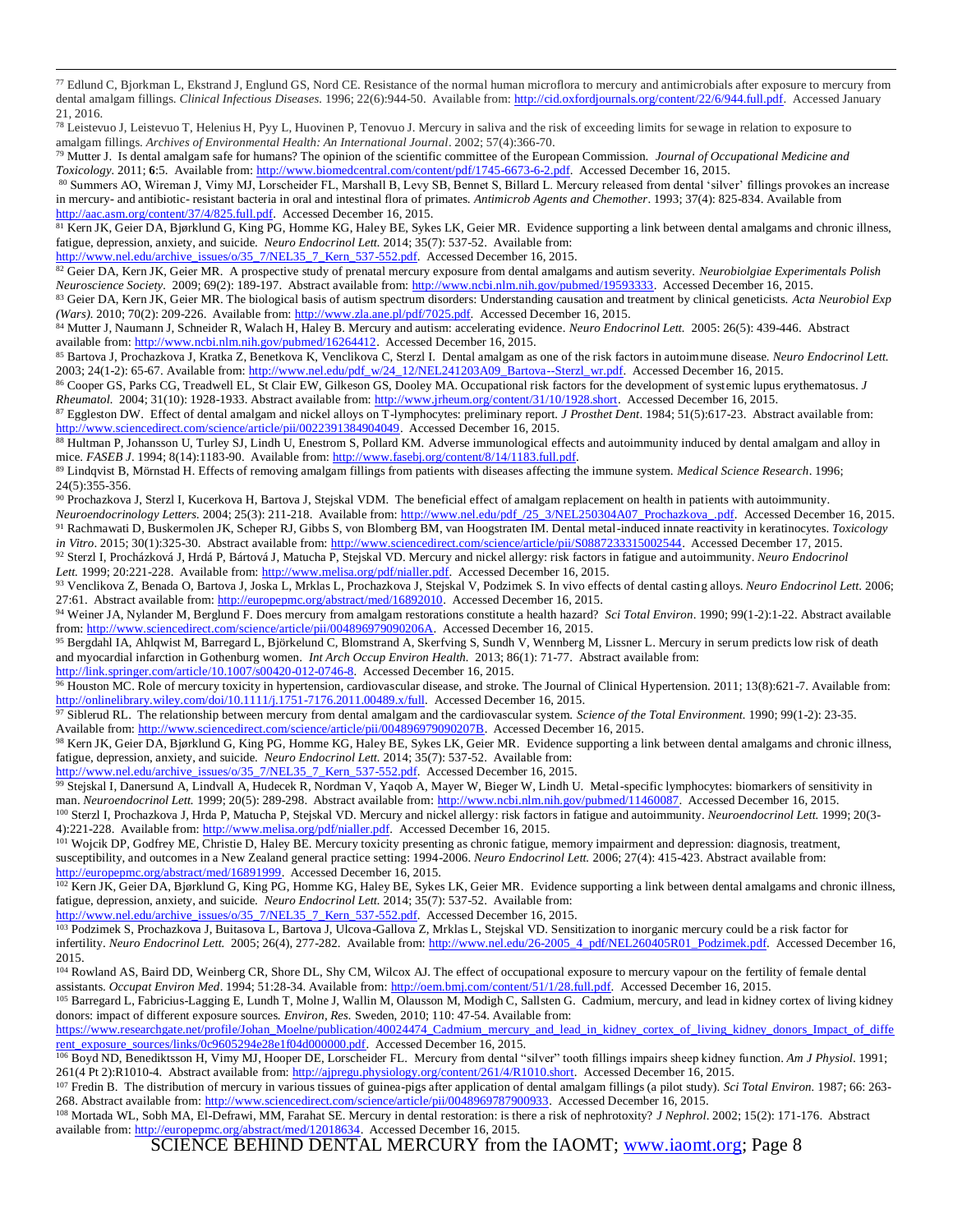<sup>109</sup> Nylander M., Friberg L, Lind B. Mercury concentrations in the human brain and kidneys in relation to exposure from dental amalgam fillings. *Swed Dent J.* 1987; 11(5): 179-187. Abstract available from: [http://europepmc.org/abstract/med/3481133.](http://europepmc.org/abstract/med/3481133) Accessed December 16, 2015.

<sup>110</sup> Richardson GM, Wilson R, Allard D, Purtill C, Douma S, Gravière J. Mercury exposure and risks from dental amalgam in the US population, post-2000. *Sci Total Environ.* 2011; 409(20):4257-4268. Abstract available from: [http://www.sciencedirect.com/science/article/pii/S0048969711006607.](http://www.sciencedirect.com/science/article/pii/S0048969711006607) Accessed December 16, 2015. <sup>111</sup> Spencer AJ. Dental amalgam and mercury in dentistry. *Aust Dent J.* 2000; 45(4):224-34. Available from[: http://onlinelibrary.wiley.com/doi/10.1111/j.1834-](http://onlinelibrary.wiley.com/doi/10.1111/j.1834-7819.2000.tb00256.x/pdf) [7819.2000.tb00256.x/pdf.](http://onlinelibrary.wiley.com/doi/10.1111/j.1834-7819.2000.tb00256.x/pdf) Accessed December 16, 2015.

<sup>112</sup> Weiner JA, Nylander M, Berglund F. Does mercury from amalgam restorations constitute a health hazard? *Sci Total Environ.* 1990; 99(1):1-22. Abstract available from: [http://www.sciencedirect.com/science/article/pii/004896979090206A.](http://www.sciencedirect.com/science/article/pii/004896979090206A) Accessed December 16, 2015.

<sup>113</sup> Huggins HA, Levy TE. Cerebrospinal fluid protein changes in multiple sclerosis after dental amalgam removal. *Altern Med Rev.* 1998; 3(4): 295-300. Abstract available from[: http://www.ncbi.nlm.nih.gov/pubmed/9727079.](http://www.ncbi.nlm.nih.gov/pubmed/9727079) Accessed December 16, 2015.

<sup>114</sup> Prochazkova J, Sterzl I, Kucerova H, Bartova J, Stejskal VD. The beneficial effect of amalgam replacement on health in patients with autoimmunity. *Neuro Endocrinol Lett.* 2004; 25(3):211-218. Available from: [http://www.nel.edu/pdf\\_/25\\_3/NEL250304A07\\_Prochazkova\\_.pdf.](http://www.nel.edu/pdf_/25_3/NEL250304A07_Prochazkova_.pdf) Accessed December 16, 2015. <sup>115</sup> Siblerud RL. A comparison of mental health of multiple sclerosis patients with silver/mercury dental fillings and those with fillings removed*. Psychol Rep*. 1992; 70(3c):1139-51. Abstract available from[: http://www.amsciepub.com/doi/abs/10.2466/pr0.1992.70.3c.1139?journalCode=pr0.](http://www.amsciepub.com/doi/abs/10.2466/pr0.1992.70.3c.1139?journalCode=pr0) Accessed December 16, 2015. <sup>116</sup> Siblerud RL, Kienholz E. Evidence that mercury from silver dental fillings may be an etiological factor in multiple sclerosis. *The Science of the Total Environment*. 1994; 142(3): 191-205. Abstract available from: [http://www.sciencedirect.com/science/article/pii/0048969794903271.](http://www.sciencedirect.com/science/article/pii/0048969794903271) Accessed December 16, 2015.

<sup>117</sup> Mutter J. Is dental amalgam safe for humans? The opinion of the scientific committee of the European Commission. *Journal of Occupational Medicine and Toxicology.* 2011; **6:**2.

<sup>118</sup> Ngim C, Devathasan G. Epidemiologic study on the association between body burden mercury level and idiopathic Parkinson's disease. *Neuroepidemiology.* 1989: 8(3):128-141. Abstract available from: [http://www.karger.com/Article/Abstract/110175.](http://www.karger.com/Article/Abstract/110175) Accessed December 16, 2015.

<sup>119</sup> Venclikova Z, Benada O, Bartova J, Joska L, Mrklas L, Prochazkova J, Stejskal V, Podzimek S. In vivo effects of dental casting alloys. *Neuro Endocrinol Lett*. 2006; 27:61. Abstract available from: [http://europepmc.org/abstract/med/16892010.](http://europepmc.org/abstract/med/16892010) Accessed December 16, 2015.

<sup>120</sup> For a detailed list of additional health problems related to dental mercury, see Kall J, Just A, Aschner M. What's the risk? Dental amalgam, mercury exposure, and human health risks throughout the lifespan. *Epigenetics, the Environment, and Children's Health across Lifespans*. David J. Hollar, ed. Springer. 2016. pp. 159-206 (Chapter 7).

And Kall J, Robertson K, Sukel P, Just A. International Academy of Oral Medicine and Toxicology (IAOMT) Position Statement against Dental Mercury Amalgam *Fillings for Medical and Dental Practitioners, Dental Students, and Patients.* ChampionsGate, FL: IAOMT. 2016. Available from the IAOMT Web site: [https://iaomt.org/iaomt-position-paper-dental-mercury-amalgam/.](https://iaomt.org/iaomt-position-paper-dental-mercury-amalgam/) Accessed December 18, 2015.

<sup>121</sup> Risher JF. Elemental mercury and inorganic mercury compounds: human health aspects. *Concise International Chemical Assessment Document 50.*Published under the joint sponsorship of the United Nations Environment Programme, the International Labour Organization, and the World Health Organization, Geneva, 2003. Available from: [http://www.inchem.org/documents/cicads/cicads/cicad50.htm.](http://www.inchem.org/documents/cicads/cicads/cicad50.htm) Accessed December 23, 2015.

<sup>122</sup> Richardson GM, Wilson R, Allard D, Purtill C, Douma S, Gravière J. Mercury exposure and risks from dental amalgam in the US population, post-2000. *Sci Total Environ.* 2011; 409(20):4257-4268. Abstract available from: [http://www.sciencedirect.com/science/article/pii/S0048969711006607.](http://www.sciencedirect.com/science/article/pii/S0048969711006607) Accessed December 23, 2015. <sup>123</sup> Lorscheider FL, Vimy MJ, Summers AO. Mercury exposure from" silver" tooth fillings: emerging evidence questions a traditional dental paradigm. *The FASEB Journal.* 1995 Apr 1;9(7):504-8.

<sup>124</sup> Health Canada. The Safety of Dental Amalgam. Ottawa, Ontario; 1996: 4. Available from: [http://www.hc-sc.gc.ca/dhp-mps/alt\\_formats/hpfb-dgpsa/pdf/md](http://www.hc-sc.gc.ca/dhp-mps/alt_formats/hpfb-dgpsa/pdf/md-im/dent_amalgam-eng.pdf)[im/dent\\_amalgam-eng.pdf.](http://www.hc-sc.gc.ca/dhp-mps/alt_formats/hpfb-dgpsa/pdf/md-im/dent_amalgam-eng.pdf) Accessed December 22, 2015.

<sup>125</sup> Bernhoft RA. Mercury toxicity and treatment: a review of the literature. *Journal of Environmental and Public Health*. 2011 Dec 22; 2012.

<sup>126</sup> Clarkson TW, Magos L. The toxicology of mercury and its chemical compounds. *Critical Reviews in Toxicology*. 2006; 36(8): 609-662.

<sup>127</sup> Rooney JP. The retention time of inorganic mercury in the brain—a systematic review of the evidence. *Toxicology and Applied Pharmacology.* 2014 Feb 1;274(3):425-35.

<sup>128</sup> Bernhoft RA. Mercury toxicity and treatment: a review of the literature. *Journal of Environmental and Public Health*. 2011 Dec 22; 2012.

<sup>129</sup> Lorscheider FL, Vimy MJ, Summers AO. Mercury exposure from" silver" tooth fillings: emerging evidence questions a traditional dental paradigm. *The FASEB Journal.* 1995 Apr 1;9(7):504-8.

<sup>130</sup> Lorscheider FL, Vimy MJ, Summers AO. Mercury exposure from" silver" tooth fillings: emerging evidence questions a traditional dental paradigm. *The FASEB Journal.* 1995 Apr 1;9(7):504-8.

<sup>131</sup> United States Department of Labor, Occupational Safety and Health Administration (OSHA). Hazard Communication. Publication Type: Final Rules; Fed Register #: 59:6126-6184; Standard Number: 1910.1200; 1915.1200; 1917.28; 1918.90; 1926.59. 02/09/1994. Available from:

[https://www.osha.gov/pls/oshaweb/owadisp.show\\_document?p\\_table=federal\\_register&p\\_id=13349.](https://www.osha.gov/pls/oshaweb/owadisp.show_document?p_table=federal_register&p_id=13349) Accessed June 8, 2017.

<sup>132</sup> Cited as Inoue M. The Status Quo of Metal Allergy and Measures Against it in Dentistry. *J.Jpn.Prosthodont.Soc.* 1993; (37): 1127-1138.

In Hosoki M, Nishigawa K. Dental metal allergy [book chapter]. *Contact Dermatitis.* [edited by Young Suck Ro, ISBN 978-953-307-577-8]. December 16, 2011. Page 91. Available from: [http://www.intechopen.com/download/get/type/pdfs/id/25247.](http://www.intechopen.com/download/get/type/pdfs/id/25247) Accessed December 17, 2015.

<sup>133</sup> North American Contact Dermatitis Group. Epidemiology of contact Dermatitis in North America. *Arch Dermatol*. 1972; 108:537-40.

<sup>134</sup> Hosoki M, Nishigawa K. Dental metal allergy [book chapter]. *Contact Dermatitis.* [edited by Young Suck Ro, ISBN 978-953-307-577-8]. December 16, 2011.

Page 91. Available from[: http://www.intechopen.com/download/get/type/pdfs/id/25247.](http://www.intechopen.com/download/get/type/pdfs/id/25247) Accessed December 17, 2015. <sup>135</sup> Kaplan M. Infections may trigger metal allergies. *Nature*. 2007 May 2. Available from Nature Web site:

[http://www.nature.com/news/2007/070430/full/news070430-6.html.](http://www.nature.com/news/2007/070430/full/news070430-6.html) Accessed December 17, 2015.

 $\overline{a}$ 

136 Hosoki M, Nishigawa K. Dental metal allergy [book chapter]. *Contact Dermatitis*. [edited by Young Suck Ro, ISBN 978-953-307-577-8]. December 16, 2011. Page 107. Available from[: http://www.intechopen.com/download/get/type/pdfs/id/25247.](http://www.intechopen.com/download/get/type/pdfs/id/25247) Accessed December 17, 2015.

<sup>137</sup> Hosoki M, Nishigawa K. Dental metal allergy [book chapter]. *Contact Dermatitis*. [edited by Young Suck Ro, ISBN 978-953-307-577-8]. December 16, 2011. Page 91. Available from: [http://www.intechopen.com/download/get/type/pdfs/id/25247.](http://www.intechopen.com/download/get/type/pdfs/id/25247) Accessed December 17, 2015.

<sup>138</sup> Ziff S, Ziff M. *Dentistry without Mercury.* IAOMT: ChampionsGate, FL. 2014. Pages 16-18.

<sup>139</sup> Pigatto PDM, Brambilla L, Ferrucci S, Guzzi G. Systemic allergic contact dermatitis due to galvanic couple between mercury amalgam and titanium implant. *Skin Allergy Meeting.* 2010.

<sup>140</sup> Pigatto PDM, Brambilla L, Ferrucci S, Guzzi G. Systemic allergic contact dermatitis due to galvanic couple between mercury amalgam and titanium implant. *Skin Allergy Meeting.* 2010.

<sup>141</sup> Pleva J. Corrosion and mercury release from dental amalgam. *J. Orthomol. Med*. 1989; 4(3): 141-158.

<sup>142</sup> Rachmawati D, Buskermolen JK, Scheper RJ, Gibbs S, von Blomberg BM, van Hoogstraten IM. Dental metal-induced innate reactivity in keratinocytes. *Toxicology in Vitro*. 2015; 30(1):325-30. Abstract available from: [http://www.sciencedirect.com/science/article/pii/S0887233315002544.](http://www.sciencedirect.com/science/article/pii/S0887233315002544) Accessed December 17, 2015.

<sup>143</sup> Prochazkova J, Sterzl I, Kucerova H, Bartova J, Stejskal VD. The beneficial effect of amalgam replacement on health in patients with autoimmunity. *Neuro Endocrinol Lett.* 2004; 25(3):211-218. Available from: [http://www.nel.edu/pdf\\_/25\\_3/NEL250304A07\\_Prochazkova\\_.pdf.](http://www.nel.edu/pdf_/25_3/NEL250304A07_Prochazkova_.pdf) Accessed December 17, 2015. <sup>144</sup> Sterzl I, Procházková J, Hrdá P, Bártová J, Matucha P, Stejskal VD. Mercury and nickel allergy: risk factors in fatigue and autoimmunity. *Neuro Endocrinol Lett.* 1999; 20:221-228. Available from: [http://www.melisa.org/pdf/nialler.pdf.](http://www.melisa.org/pdf/nialler.pdf) Accessed December 17, 2015.

Available from: http://www.clfa.bf.htmpDsDFAFaLAMEROURY from the IAOMT; [www.iaomt.org;](http://www.iaomt.org/) Page 9 <sup>145</sup> Stejskal VDM, Cederbrant K, Lindvall A, Forsbeck M. MELISA—an *in vitro* tool for the study of metal allergy. *Toxicology in vitro*. 1994; 8(5): 991-1000.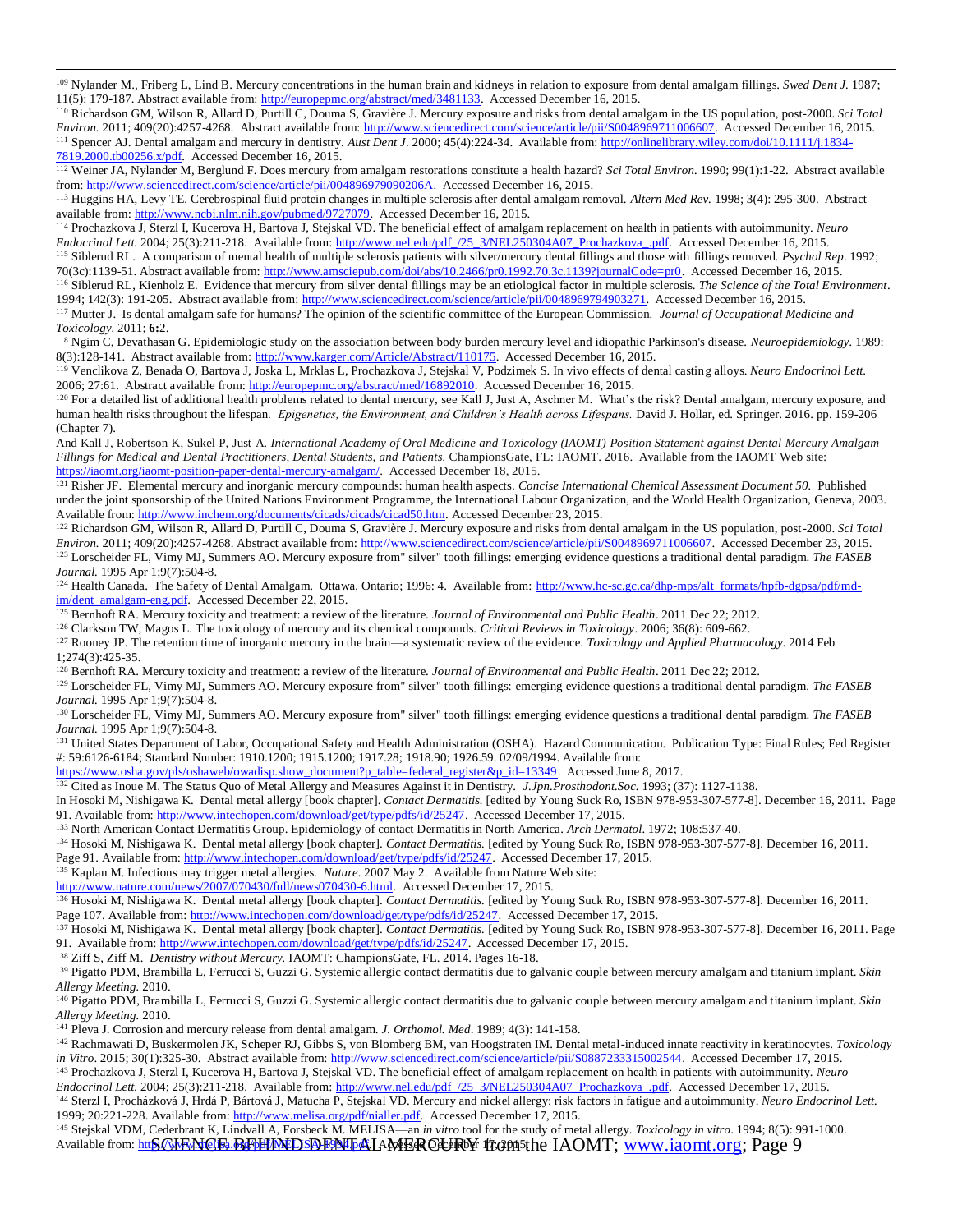<sup>146</sup> Stejskal I, Danersund A, Lindvall A, Hudecek R, Nordman V, Yaqob A, Mayer W, Bieger W, Lindh U. Metal-specific lymphocytes: biomarkers of sensitivity in man. *Neuroendocrinol Lett.* 1999; 20(5):289-298. Abstract available from: [http://www.ncbi.nlm.nih.gov/pubmed/11460087.](http://www.ncbi.nlm.nih.gov/pubmed/11460087) Accessed December 17, 2015. <sup>147</sup> Sterzl I, Procházková J, Hrdá P, Bártová J, Matucha P, Stejskal VD. Mercury and nickel allergy: risk factors in fatigue and autoimmunity. *Neuro Endocrinol Lett.* 1999; 20:221-228. Available from: [http://www.melisa.org/pdf/nialler.pdf.](http://www.melisa.org/pdf/nialler.pdf) Accessed December 17, 2015.

<sup>148</sup> Stejskal V, Öckert K, Bjørklund G. Metal-induced inflammation triggers fibromyalgia in metal-allergic patients. *Neuroendocrinology Letters*. 2013; 34(6). Available from: [http://www.melisa.org/wp-content/uploads/2013/04/Metal-induced-inflammation.pdf.](http://www.melisa.org/wp-content/uploads/2013/04/Metal-induced-inflammation.pdf) Accessed December 17, 2015.

<sup>149</sup> Sterzl I, Procházková J, Hrdá P, Bártová J, Matucha P, Stejskal VD. Mercury and nickel allergy: risk factors in fatigue and autoimmunity. *Neuro Endocrinol Lett.* 1999; 20:221-228. Available from: [http://www.melisa.org/pdf/nialler.pdf.](http://www.melisa.org/pdf/nialler.pdf) Accessed December 17, 2015.

<sup>150</sup> Venclikova Z, Benada O, Bartova J, Joska L, Mrklas L, Prochazkova J, Stejskal V, Podzimek S. In vivo effects of dental casting alloys. *Neuro Endocrinol Lett*. 2006; 27:61. Abstract available from: [http://europepmc.org/abstract/med/16892010.](http://europepmc.org/abstract/med/16892010) Accessed December 17, 2015.

<sup>151</sup> Pigatto PD, Minoia C, Ronchi A, Brambilla L, Ferrucci SM, Spadari F, Passoni M, Somalvico F, Bombeccari GP, Guzzi G. Allergological and toxicological aspects in a multiple chemical sensitivity cohort. Oxidative Medicine and Cellular Longevity. 2013. Available from:

[http://downloads.hindawi.com/journals/omcl/2013/356235.pdf.](http://downloads.hindawi.com/journals/omcl/2013/356235.pdf) Accessed December 17, 2015.

 $\overline{a}$ 

152 Stejskal I, Danersund A, Lindvall A, Hudecek R, Nordman V, Yaqob A, Mayer W, Bieger W, Lindh U. Metal-specific lymphocytes: biomarkers of sensitivity in man. *Neuroendocrinol Lett.* 1999; 20(5):289-298. Abstract available from: [http://www.ncbi.nlm.nih.gov/pubmed/11460087.](http://www.ncbi.nlm.nih.gov/pubmed/11460087) Accessed December 17, 2015. <sup>153</sup> Prochazkova J, Sterzl I, Kucerova H, Bartova J, Stejskal VD. The beneficial effect of amalgam replacement on health in patients with autoimmunity. *Neuro* 

*Endocrinol Lett.* 2004; 25(3):211-218. Available from: [http://www.nel.edu/pdf\\_/25\\_3/NEL250304A07\\_Prochazkova\\_.pdf.](http://www.nel.edu/pdf_/25_3/NEL250304A07_Prochazkova_.pdf) Accessed December 17, 2015. <sup>154</sup> Stejskal I, Danersund A, Lindvall A, Hudecek R, Nordman V, Yaqob A, Mayer W, Bieger W, Lindh U. Metal-specific lymphocytes: biomarkers of sensitivity in man. *Neuroendocrinol Lett.* 1999; 20(5):289-298. Abstract available from: [http://www.ncbi.nlm.nih.gov/pubmed/11460087.](http://www.ncbi.nlm.nih.gov/pubmed/11460087) Accessed December 17, 2015.

<sup>155</sup> Ditrichova D, Kapralova S, Tichy M, Ticha V, Dobesova J, Justova E, Eber M, Pirek P. Oral lichenoid lesions and allergy to dental materials. *Biomedical Papers*. 2007; 151(2): 333-339. Abstract available from: [http://www.ncbi.nlm.nih.gov/pubmed/18345274.](http://www.ncbi.nlm.nih.gov/pubmed/18345274) Accessed December 17, 2015.

156 Laine J, Kalimo K, Forssell H, Happonen R. Resolution of oral lichenoid lesions after replacement of amalgam restorations in patients allergic to mercury compounds. *JAMA.* 1992; 267(21):2880. Abstract available from[: http://onlinelibrary.wiley.com/doi/10.1111/j.1365-2133.1992.tb08395.x/abstract.](http://onlinelibrary.wiley.com/doi/10.1111/j.1365-2133.1992.tb08395.x/abstract) Accessed December 17, 2015.

<sup>157</sup> Pang BK, Freeman S. Oral lichenoid lesions caused by allergy to mercury in amalgam fillings. *Contact Dermatitis.* 1995; 33(6):423-7. Abstract available from: [http://onlinelibrary.wiley.com/doi/10.1111/j.1600-0536.1995.tb02079.x/abstract.](http://onlinelibrary.wiley.com/doi/10.1111/j.1600-0536.1995.tb02079.x/abstract) Accessed December 17, 2015.

158 Syed M, Chopra R, Sachdev V. Allergic reactions to dental materials-a systematic review. *Journal of Clinical and Diagnostic Research: JCDR*. 2015; 9(10):ZE04. Available from: [http://www.ncbi.nlm.nih.gov/pmc/articles/PMC4625353/.](http://www.ncbi.nlm.nih.gov/pmc/articles/PMC4625353/) Accessed December 18, 2015.

<sup>159</sup> Wong L, Freeman S. Oral lichenoid lesions (OLL) and mercury in amalgam fillings. *Contact Dermatitis.* 2003; 48(2):74-79. Abstract available from: [http://onlinelibrary.wiley.com/doi/10.1034/j.1600-0536.2003.480204.x/abstract?userIsAuthenticated=false&deniedAccessCustomisedMessage=](http://onlinelibrary.wiley.com/doi/10.1034/j.1600-0536.2003.480204.x/abstract?userIsAuthenticated=false&deniedAccessCustomisedMessage). Accessed December 17, 2015.

<sup>160</sup> Tomka M, Machovkova A, Pelclova D, Petanova J, Arenbergerova M, Prochazkova J. Orofacial granulomatosis associated with hypersensitivity to dental amalgam. *Science Direct.* 2011; 112(3):335-341. Available from:

[https://www.researchgate.net/profile/Milan\\_Tomka/publication/51230248\\_Orofacial\\_granulomatosis\\_associated\\_with\\_hypersensitivity\\_to\\_dental\\_amalgam/links/02e7](https://www.researchgate.net/profile/Milan_Tomka/publication/51230248_Orofacial_granulomatosis_associated_with_hypersensitivity_to_dental_amalgam/links/02e7e5269407a8c6d6000000.pdf) [e5269407a8c6d6000000.pdf.](https://www.researchgate.net/profile/Milan_Tomka/publication/51230248_Orofacial_granulomatosis_associated_with_hypersensitivity_to_dental_amalgam/links/02e7e5269407a8c6d6000000.pdf) Accessed December 17, 2015.

161 Podzimek S, Prochazkova J, Buitasova L, Bartova J, Ulcova-Gallova Z, Mrklas L, Stejskal VD. Sensitization to inorganic mercury could be a risk factor for infertility. *Neuro Endocrinol Lett.* 2005; 26(4):277-282. Available from: [http://www.nel.edu/26-2005\\_4\\_pdf/NEL260405R01\\_Podzimek.pdf.](http://www.nel.edu/26-2005_4_pdf/NEL260405R01_Podzimek.pdf) Accessed December 17, 2015.

162 Echeverria D, Woods JS, Heyer NJ, Rohlman D, Farin FM, Li T, Garabedian CE. The association between a genetic polymorphism of coproporphyrinogen oxidase, dental mercury exposure and neurobehavioral response in humans. *Neurotoxicology and Teratology*. 2006; 28(1):39-48. Abstract available from: [http://www.sciencedirect.com/science/article/pii/S0892036205001492.](http://www.sciencedirect.com/science/article/pii/S0892036205001492) Accessed December 16, 2015.

163 Woods JS, Heyer NJ, Echeverria D, Russo JE, Martin MD, Bernardo MF, Luis HS, Vaz L, Farin FM. Modification of neurobehavioral effects of mercury by a genetic polymorphism of coproporphyrinogen oxidase in children. *Neurotoxicol Teratol.* 2012; 34(5):513-21. Available from: [http://www.ncbi.nlm.nih.gov/pmc/articles/PMC3462250/.](http://www.ncbi.nlm.nih.gov/pmc/articles/PMC3462250/) Accessed December 16, 2015.

<sup>164</sup> Gordon G. Dental group defends mercury fillings amid mounting evidence of risks. McClatchy News Service. January 5, 2016. Available from: [http://www.mcclatchydc.com/news/nation-world/national/article53118775.html.](http://www.mcclatchydc.com/news/nation-world/national/article53118775.html) Accessed January 5, 2016.

165 Gordon G. Dental group defends mercury fillings amid mounting evidence of risks. McClatchy News Service. January 5, 2016. Available from: [http://www.mcclatchydc.com/news/nation-world/national/article53118775.html.](http://www.mcclatchydc.com/news/nation-world/national/article53118775.html) Accessed January 5, 2016.

166 Wojcik DP, Godfrey ME, Christie D, Haley BE. Mercury toxicity presenting as chronic fatigue, memory impairment and depression: diagnosis, treatment, susceptibility, and outcomes in a New Zealand general practice setting: 1994-2006. *Neuro Endocrinol Lett*. 2006; 27(4):415-423. Available from: [http://europepmc.org/abstract/med/16891999.](http://europepmc.org/abstract/med/16891999) Accessed December 16, 2015.

167 Breitner J, Kathleen A. Welsh KA, Gau BA, McDonald WM, Steffens DC, Saunders AM, Kathryn M. Magruder KM et al. Alzheimer's Disease in the National Academy of Sciences--National Research Council Registry of Aging Twin Veterans: III. Detection of Cases, Longitudinal Results, and Observations on Twin Concordance. Archives of Neurology. 1995; 52(8):763. Abstract available from[: http://archneur.jamanetwork.com/article.aspx?articleid=593579.](http://archneur.jamanetwork.com/article.aspx?articleid=593579) Accessed December 16, 2015.

<sup>168</sup> Haley BE. The relationship of the toxic effects of mercury to exacerbation of the medical condition classified as Alzheimer's disease. *Medical Veritas*. 2007; 4(2):1510–1524. Abstract available from[: http://www.medicalveritas.com/images/00161.pdf.](http://www.medicalveritas.com/images/00161.pdf) Accessed December 16, 2015.

<sup>169</sup> Mutter J, Naumann J, Sadaghiani C, Schneider R, Walach H. Alzheimer disease: mercury as pathogenetic factor and apolipoprotein E as a moderator. *Neuro Endocrinol Lett.* 2004; 25(5): 331-339. Abstract available from[: http://www.ncbi.nlm.nih.gov/pubmed/15580166.](http://www.ncbi.nlm.nih.gov/pubmed/15580166) Accessed December 16, 2015.

<sup>170</sup> Godfrey ME, Wojcik DP, Krone CA. Apolipoprotein E genotyping as a potential biomarker for mercury neurotoxicity. *J Alzheimers Dis.* 2003; 5(3):189-195. Abstract available from: [http://www.ncbi.nlm.nih.gov/pubmed/12897404.](http://www.ncbi.nlm.nih.gov/pubmed/12897404) Accessed December 17, 2015.

<sup>171</sup> Echeverria D, Woods JS, Heyer NJ, Rohlman DS, Farin FM, Bittner AC, Li T, Garabedian C. Chronic low-level mercury exposure, BDNF polymorphism, and associations with cognitive and motor function. *Neurotoxicology and Teratology*. 2005; 27(6):781-796. Abstract available from: [http://www.sciencedirect.com/science/article/pii/S0892036205001285.](http://www.sciencedirect.com/science/article/pii/S0892036205001285) Accessed December 17, 2015.

<sup>172</sup> Heyer NJ, Echeverria D, Bittner AC, Farin FM, Garabedian CC, Woods JS. Chronic low-level mercury exposure, BDNF polymorphism, and associations with selfreported symptoms and mood. Toxicological Sciences. 2004; 81(2):354-63. Available from: [http://toxsci.oxfordjournals.org/content/81/2/354.long.](http://toxsci.oxfordjournals.org/content/81/2/354.long) Accessed December 17, 2015.

173 Parajuli RP, Goodrich JM, Chou HN, Gruninger SE, Dolinoy DC, Franzblau A, Basu N. Genetic polymorphisms are associated with hair, blood, and urine mercury levels in the American Dental Association (ADA) study participants. *Environmental Research*. 2015. Abstract available from: [http://www.sciencedirect.com/science/article/pii/S0013935115301602.](http://www.sciencedirect.com/science/article/pii/S0013935115301602) Accessed December 17, 2015.

174 Parajuli RP, Goodrich JM, Chou HN, Gruninger SE, Dolinoy DC, Franzblau A, Basu N. Genetic polymorphisms are associated with hair, blood, and urine mercury levels in the American Dental Association (ADA) study participants. *Environmental Research*. 2015. Abstract available from:

[http://www.sciencedirect.com/science/article/pii/S0013935115301602.](http://www.sciencedirect.com/science/article/pii/S0013935115301602) Accessed December 17, 2015.

in children. *Neuro*SGHENGE/BE/HIND1DENFAAL WIERGU RY/from: the LAGM/Fip<u>oS795926. Accessed De</u>cePage 8 | Q15. 175 Woods JS, Heyer NJ, Russo JE, Martin MD, Pillai PB, Farin FM. Modification of neurobehavioral effects of mercury by genetic polymorphisms of metallothionein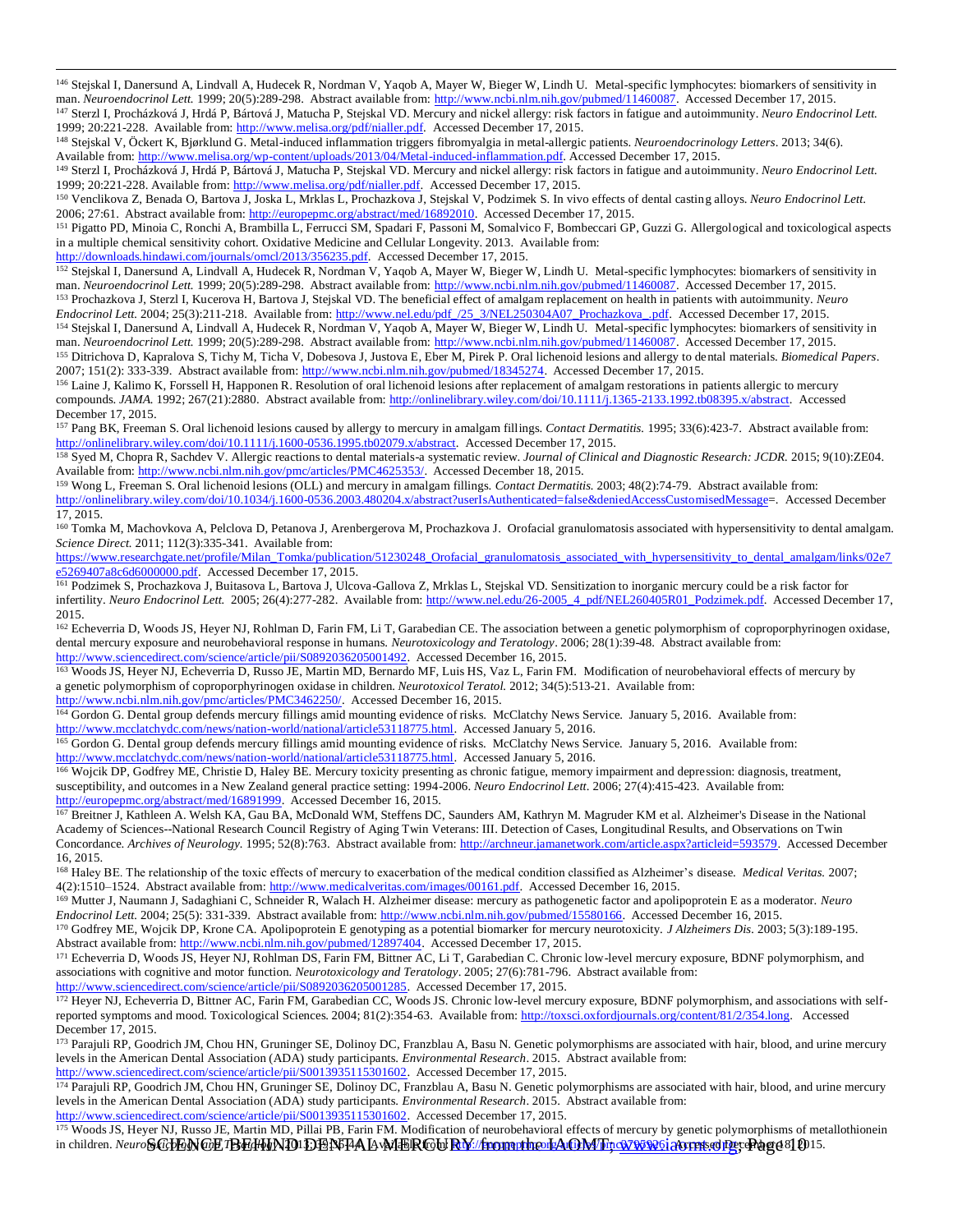176 Woods JS, Heyer NJ, Echeverria D, Russo JE, Martin MD, Bernardo MF, Luis HS, Vaz L, Farin FM. Modification of neurobehavioral effects of mercury by a genetic polymorphism of coproporphyrinogen oxidase in children. *Neurotoxicol Teratol*. 2012; 34(5):513-21. Available from: [http://www.ncbi.nlm.nih.gov/pmc/articles/PMC3462250/.](http://www.ncbi.nlm.nih.gov/pmc/articles/PMC3462250/) Accessed December 18, 2015.

<sup>177</sup> Austin DW, Spolding B, Gondalia S, Shandley K, Palombo EA, Knowles S, Walder K. Genetic variation associated with hypersensitivity to mercury. *Toxicology International*. 2014; 21(3):236. Abstract available from[: http://www.ncbi.nlm.nih.gov/pmc/articles/PMC4413404/.](http://www.ncbi.nlm.nih.gov/pmc/articles/PMC4413404/) Accessed December 17, 2015.

178 Heyer NJ, Echeverria D, Bittner AC, Farin FM, Garabedian CC, Woods JS. Chronic low-level mercury exposure, BDNF polymorphism, and associations with selfreported symptoms and mood. Toxicological Sciences. 2004; 81(2):354-63. Available from: [http://toxsci.oxfordjournals.org/content/81/2/354.long.](http://toxsci.oxfordjournals.org/content/81/2/354.long) Accessed December 17, 2015.

<sup>179</sup> Kall J, Just A, Aschner M. What's the risk? Dental amalgam, mercury exposure, and human health risks throughout the lifespan*. Epigenetics, the Environment, and Children's Health across Lifespans.* David J. Hollar, ed. Springer. 2016. pp. 159-206 (Chapter 7).

180 Barregard L, Fabricius-Lagging E, Lundh T, Molne J, Wallin M, Olausson M, Modigh C, Sallsten G. Cadmium, mercury, and lead in kidney cortex of living kidney donors: impact of different exposure sources. *Environ Res.* 2010; 110(1): 47-54. Available from:

[https://www.researchgate.net/profile/Johan\\_Moelne/publication/40024474\\_Cadmium\\_mercury\\_and\\_lead\\_in\\_kidney\\_cortex\\_of\\_living\\_kidney\\_donors\\_Impact\\_of\\_diffe](https://www.researchgate.net/profile/Johan_Moelne/publication/40024474_Cadmium_mercury_and_lead_in_kidney_cortex_of_living_kidney_donors_Impact_of_different_exposure_sources/links/0c9605294e28e1f04d000000.pdf) [rent\\_exposure\\_sources/links/0c9605294e28e1f04d000000.pdf.](https://www.researchgate.net/profile/Johan_Moelne/publication/40024474_Cadmium_mercury_and_lead_in_kidney_cortex_of_living_kidney_donors_Impact_of_different_exposure_sources/links/0c9605294e28e1f04d000000.pdf) Accessed December 17, 2015.

181 Bergdahl IA, Ahlqwist M, Barregard L, Björkelund C, Blomstrand A, Skerfving S, Sundh V, Wennberg M, Lissner L. Mercury in serum predicts low risk of death and myocardial infarction in Gothenburg women. *Int Arch Occup Environ Health.* 2013; 86(1): 71-77. Abstract available from:

[http://link.springer.com/article/10.1007/s00420-012-0746-8.](http://link.springer.com/article/10.1007/s00420-012-0746-8) Accessed December 17, 2015.

 $\overline{a}$ 

<sup>182</sup> Dye BA, Schober SE, Dillon CF, Jones RL, Fryar C, McDowell M, et al. Urinary mercury concentrations associated with dental restorations in adult women aged 16–49 years: United States, 1999–2000. *Occup Environ Med.* 2005; 62(6):368–75. Abstract available from[: http://oem.bmj.com/content/62/6/368.short.](http://oem.bmj.com/content/62/6/368.short) Accessed December 17, 2015.

<sup>183</sup> Eggleston DW, Nylander M. Correlation of dental amalgam with mercury in brain tissue. *J Prosthet Dent.* 1987; 58(6): 704-707. Abstract available from: [http://www.sciencedirect.com/science/article/pii/0022391387904240.](http://www.sciencedirect.com/science/article/pii/0022391387904240) Accessed December 17, 2015.

<sup>184</sup> Fakour H, Esmaili-Sari A. Occupational and environmental exposure to mercury among Iranian hairdressers. *Journal of Occupational Health.* 2014; 56(1):56-61. Abstract available from: [https://www.jstage.jst.go.jp/article/joh/56/1/56\\_13-0008-OA/\\_article.](https://www.jstage.jst.go.jp/article/joh/56/1/56_13-0008-OA/_article) Accessed December 15, 2015.

185 Geer LA, Persad MD, Palmer CD, Steuerwald AJ, Dalloul M, Abulafia O, Parsons PJ. Assessment of prenatal mercury exposure in a predominately Caribbean immigrant community in Brooklyn, NY. *J Environ Monit.* 2012; 14(3):1035-1043. Available from:

[https://www.researchgate.net/profile/Laura\\_Geer/publication/221832284\\_Assessment\\_of\\_prenatal\\_mercury\\_exposure\\_in\\_a\\_predominat](https://www.researchgate.net/profile/Laura_Geer/publication/221832284_Assessment_of_prenatal_mercury_exposure_in_a_predominately_Caribbean_immigrant_community_in_Brooklyn_NY/links/540c89680cf2df04e754718a.pdf) ely\_Caribbean\_immigrant\_com [munity\\_in\\_Brooklyn\\_NY/links/540c89680cf2df04e754718a.pdf.](https://www.researchgate.net/profile/Laura_Geer/publication/221832284_Assessment_of_prenatal_mercury_exposure_in_a_predominately_Caribbean_immigrant_community_in_Brooklyn_NY/links/540c89680cf2df04e754718a.pdf) Accessed December 17, 2015.

<sup>186</sup> Geier DA, Kern JK, Geier MR. A prospective study of prenatal mercury exposure from dental amalgams and autism severity. *Neurobiolgiae Experimentals Polish Neuroscience Society.* 2009; 69(2): 189-197. Abstract available from: [http://www.ncbi.nlm.nih.gov/pubmed/19593333.](http://www.ncbi.nlm.nih.gov/pubmed/19593333) Accessed December 17, 2015.

<sup>187</sup> Gibicar D, Horvat M, Logar M, Fajon V, Falnoga I, Ferrara R, Lanzillotta E, Ceccarini C, Mazzolai B, Denby B, Pacyna J. Human exposure to mercury in the vicinity of chlor-alkali plant. *Environ Res.* 2009; 109(4): 355-367. Abstract available from[: http://www.sciencedirect.com/science/article/pii/S0013935109000188.](http://www.sciencedirect.com/science/article/pii/S0013935109000188) Accessed December 17, 2015.

<sup>188</sup> Krausß P, Deyhle M, Maier KH, Roller E, Weiß HD, Clédon P. Field study on the mercury content of saliva. *Toxicological & Environmental Chemistry.* 1997; 63, (1-4):29-46. Abstract available from[: http://www.tandfonline.com/doi/abs/10.1080/02772249709358515#.VnM7\\_PkrIgs.](http://www.tandfonline.com/doi/abs/10.1080/02772249709358515#.VnM7_PkrIgs) Accessed December 16, 2015.

<sup>189</sup> McGrother CW, Dugmore C, Phillips MJ, Raymond NT, Garrick P, Baird WO. Epidemiology: Multiple sclerosis, dental caries and fillings: a case-control study. *Br Dent J.* 1999; 187(5): 261-264. Available from[: http://www.nature.com/bdj/journal/v187/n5/full/4800255a.html.](http://www.nature.com/bdj/journal/v187/n5/full/4800255a.html) Accessed December 17, 2015.

<sup>190</sup> Pesch A, Wilhelm M, Rostek U, Schmitz N, Weishoff-Houben M, Ranft U, et al. Mercury concentrations in urine, scalp hair, and saliva in children from Germany*. J Expo Anal Environ Epidemiol.* 2002; 12(4):252–8. Abstract available from[: http://europepmc.org/abstract/med/12087431.](http://europepmc.org/abstract/med/12087431) Accessed December 17, 2015.

<sup>191</sup> Richardson GM, Wilson R, Allard D, Purtill C, Douma S, Gravière J. Mercury exposure and risks from dental amalgam in the US population, post-2000. *Sci Total Environ.* 2011; 409(20):4257-4268. Abstract available from: [http://www.sciencedirect.com/science/article/pii/S0048969711006607.](http://www.sciencedirect.com/science/article/pii/S0048969711006607) Accessed December 16, 2015. <sup>192</sup> Rothwell JA, Boyd PJ. Amalgam fillings and hearing loss. *International Journal of Audiology.* 2008; 47(12): 770-776. Abstract available from: [http://www.tandfonline.com/doi/abs/10.1080/14992020802311224.](http://www.tandfonline.com/doi/abs/10.1080/14992020802311224) Accessed December 17, 2015.

<sup>193</sup> Gundacker C, Komarnicki G, Zödl B, Forster C, Schuster E, Wittmann K. Whole blood mercury and selenium concentrations in a selected Austrian population: Does gender matter? *Sci Total Environ.* 2006; 372(1): 76-86. Abstract available from[: http://www.sciencedirect.com/science/article/pii/S0048969706006255.](http://www.sciencedirect.com/science/article/pii/S0048969706006255) Accessed December 17, 2015.

<sup>194</sup> Richardson GM, Brecher RW, Scobie H, Hamblen J, Samuelian J, Smith C. Mercury vapour (Hg(0)): Continuing toxicological uncertainties, and establishing a Canadian reference exposure level. *Regul Toxicol Pharmicol*. 2009; 53(1):32-38. Abstract available from:

[http://www.sciencedirect.com/science/article/pii/S0273230008002304.](http://www.sciencedirect.com/science/article/pii/S0273230008002304) Accessed December 17, 2015.

<sup>195</sup> Sun YH, Nfor ON, Huang JY, Liaw YP. Association between dental amalgam fillings and Alzheimer's disease: a population-based cross-sectional study in Taiwan. *Alzheimer's Research & Therapy*. 2015; 7(1):1-6. Available from: [http://link.springer.com/article/10.1186/s13195-015-0150-1/fulltext.html.](http://link.springer.com/article/10.1186/s13195-015-0150-1/fulltext.html) Accessed December 17, 2015.

<sup>196</sup> Watson GE, Evans K, Thurston SW, van Wijngaarden E, Wallace JM, McSorley EM, Bonham MP, Mulhern MS, McAfee AJ, Davidson PW, Shamlaye CF, Strain JJ, Love T, Zareba G, Myers GJ. Prenatal exposure to dental amalgam in the Seychelles Child Development Nutrition Study: Associations with neurodevelopmental outcomes at 9 and 30 months. *Neurotoxicology.* 2012. Available from[: http://www.ncbi.nlm.nih.gov/pmc/articles/PMC3576043/.](http://www.ncbi.nlm.nih.gov/pmc/articles/PMC3576043/) Accessed December 17, 2015. <sup>197</sup> Woods JS, Heyer NJ, Echeverria D, Russo JE, Martin MD, Bernardo MF, Luis HS, Vaz L, Farin FM. Modification of neurobehavioral effects of mercury by

a genetic polymorphism of coproporphyrinogen oxidase in children. Neurotoxicol Teratol. 2012; 34(5):513-21. Available from: [http://www.ncbi.nlm.nih.gov/pmc/articles/PMC3462250/.](http://www.ncbi.nlm.nih.gov/pmc/articles/PMC3462250/) Accessed December 17, 2015.

<sup>198</sup> Lyttle HA, Bowden GH. The level of mercury in human dental plaque and interaction in vitro between biofilms of streptococcus mutans and dental amalgam. *Journal of Dental Research.* 1993;72(9): 1320-1324. Abstract available from: [http://jdr.sagepub.com/content/72/9/1320.short.](http://jdr.sagepub.com/content/72/9/1320.short) Accessed December 17, 2015. <sup>199</sup> Raymond LJ, Ralston NVC. Mercury: selenium interactions and health complications. *Seychelles Medical and Dental Journal.* 2004; 7(1): 72-77.

<sup>200</sup> Haley BE. Mercury toxicity: genetic susceptibility and synergistic effects. *Medical Vertias.* 2005; 2(2): 535-542.

<sup>201</sup> Haley BE. The relationship of the toxic effects of mercury to exacerbation of the medical condition classified as Alzheimer's disease. *Medical Veritas.* 2007; 4(2):1510–1524. Available from[: http://www.medicalveritas.com/images/00161.pdf.](http://www.medicalveritas.com/images/00161.pdf) Accessed December 17, 2015.

<sup>202</sup> Ingalls TH. Epidemiology, etiology, and prevention of multiple sclerosis. Hypothesis and fact*. Am. J. Forensic Med. Pathol.* 1983; 4(1):55-61. <sup>203</sup> Schubert J, Riley EJ, Tyler SA. Combined effects in toxicology—a rapid systematic testing procedure: Cadmium, mercury, and lead. *Journal of Toxicology and Environmental Health*, Part A Current Issues. 1978; 4(5-6):763-776. Abstract available from: [http://www.tandfonline.com/doi/abs/10.1080/15287397809529698.](http://www.tandfonline.com/doi/abs/10.1080/15287397809529698)  Accessed December 17, 2015.

<sup>204</sup> Kostial K, Rabar I, Ciganovic M, Simonovic I. Effect of milk on mercury absorption and gut retention in rats. *Bulletin of Environmental Contamination and Toxicology*. 1979; 23(1): 566-571. Abstract available from[: http://www.ncbi.nlm.nih.gov/pubmed/497464.](http://www.ncbi.nlm.nih.gov/pubmed/497464) Accessed December 17, 2015.

<sup>205</sup> Mata L, Sanchez L, Calvo, M. Interaction of mercury with human and bovine milk proteins*. Biosci Biotechnol Biochem.* 1997; 61(10): 1641-4. Available from: [http://www.tandfonline.com/doi/pdf/10.1271/bbb.61.1641.](http://www.tandfonline.com/doi/pdf/10.1271/bbb.61.1641) Accessed December 17, 2015.

<sup>206</sup> Hursh JB, Greenwood MR, Clarkson TW, Allen J, Demuth S. The effect of ethanol on the fate of mercury inhaled by man. *JPET*. 1980; 214(3):520-527. Abstract available from[: http://jpet.aspetjournals.org/content/214/3/520.short.](http://jpet.aspetjournals.org/content/214/3/520.short) Accessed December 17, 2015.

SCIENCE BEHIND DENTAL MERCURY from the IAOMT; [www.iaomt.org;](http://www.iaomt.org/) Page 11